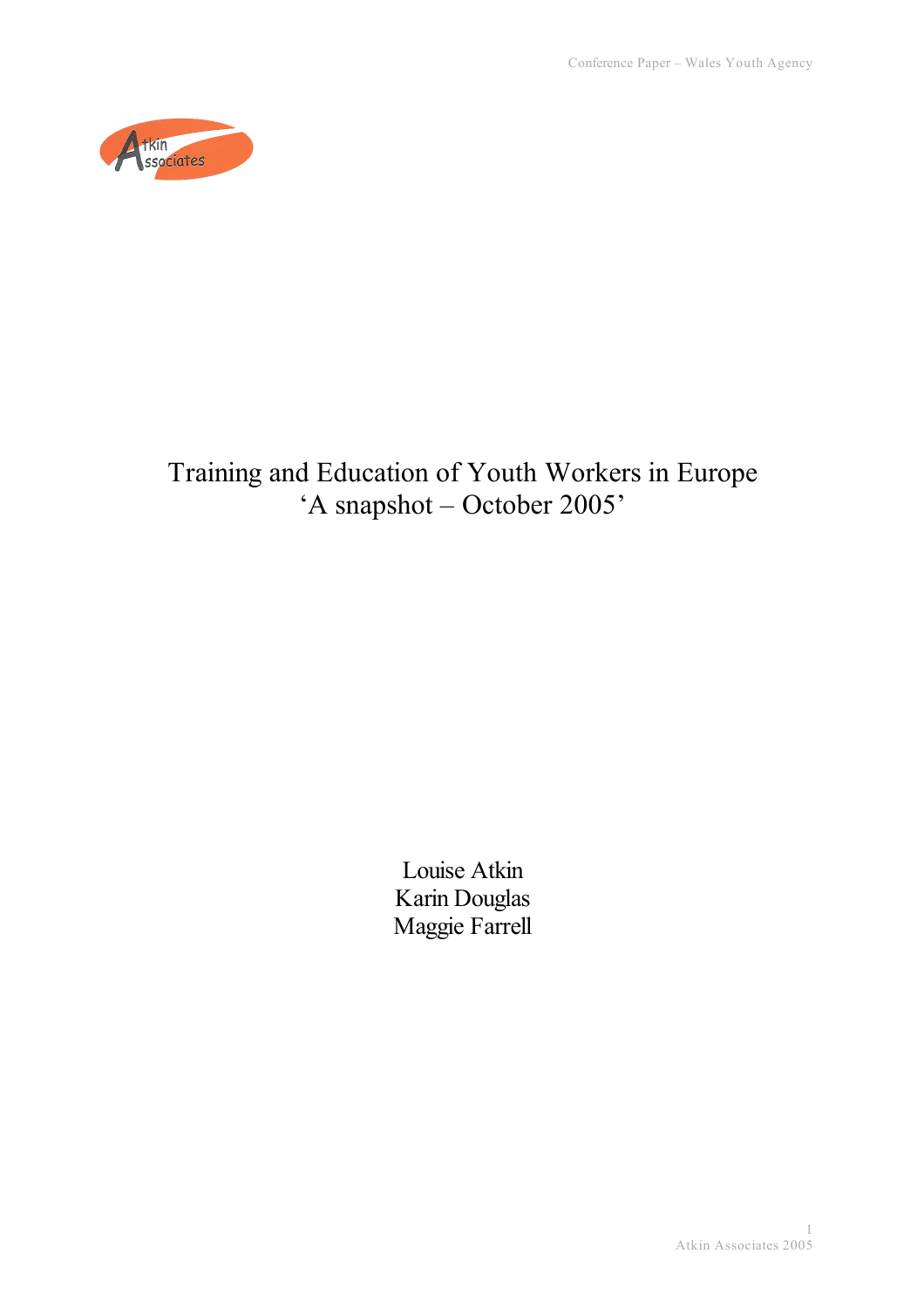## European Youth Work Qualifications

#### **Introduction**

This report has been prepared in order to provide an overview of the current position in Europe for the training and qualification of youth workers. It has been commissioned by the Wales Youth Agency as a paper to be presented at a conference in Cardiff on 21<sup>st</sup> October 2005. The conference is to be held as part of the UK presidency of the EU.

Within this report I will provide a brief overview of the European Context and some of the history in trying to move towards understanding across Europe of the training and recognition of youth work. I will then briefly outline the methodology of the primary research and outline some of the limitations experienced.

The findings include information on the current prevalent definitions of Youthwork; the extent to which youth services are provided by professionally qualified staff and by volunteers; the current range of professional training programmes; the extent to which there are developing vocational routes to qualification; the current demand for youth workers and workforce development issues.

I will then consider two case studies of current training opportunities for youth workers based on research in Scotland, focusing on work-based vocational routes to qualification and in Malta, considering the role of university training in a country where there is no official recognition of youth work as a profession.

#### **Historical Perspective**

A meeting of experts was held at St Patrick's College, Maynooth in Ireland in June 1990 to examine the existing situation regarding professional and vocational training for youth workers in the Member States of The European Union.<sup>1</sup> This followed on from the Paris meeting of the French Presidency in 1989 where there was a firm commitment expressed to develop a citizens' Europe both with and for young people, from which also stemmed the first formal council of Youth Ministers during the Italian presidency. The report includes information of the 10 member states and the meeting consisted of an examination of the existing situation regarding professional and vocational training for youth workers; it also explored the ways in which professional mobility, exchange and partnership could be enhanced within the Community.

There were some general policy principles that emanated from the meeting, some of which are outlined below:

#### **Policy Principles**

 $\overline{a}$ 

There should remain a variety of modes of entry into a professional youth work career

Basic vocational and professional training for youth workers should have a

<sup>&#</sup>x27; <sup>1</sup> Professional Youth Work Training in the European Community', Report of a meeting of experts. Maurice Devlin, Maynooth May 1991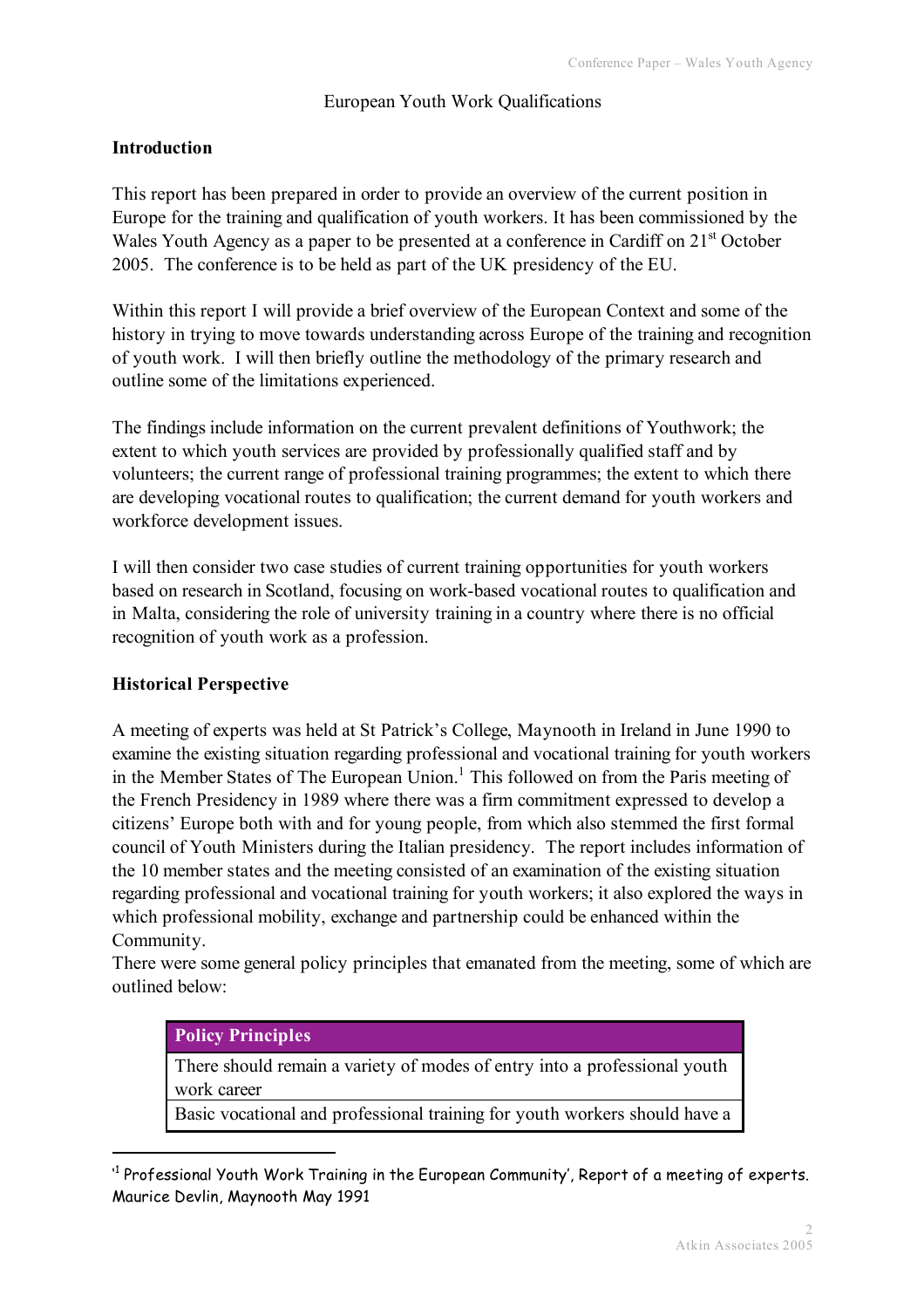generalist orientation, providing a broad and solid base on which specialist or further training for workers might be built

Entry requirements for vocational and professional youth work training should not be exclusively academic

Youth work and Youth Policy initiatives at Community Level must take account of the range of sectors involved in the administration,

development, support and delivery of youth work services

There is a need at Community level to explore possibilities for initiatives in the area of volunteer training

Forthcoming initiatives in youth work and youth policy should be undertaken in a spirit of cooperation with the Council of Europe and European Youth Centre

In 2001a study on the 'State of young people and Youth Policy in Europe' was commissioned by the Directorate General for Education and Culture, with contributors from the 15 member states of the EU, which included Austria Finland and Sweden who had joined the EU in 1995. This report included a review of Education and Training of Youth Workers in Europe.

The report focused on 5 main areas:

| <b>Report themes</b>                        |
|---------------------------------------------|
| Official term of youth work                 |
| Education and training pathways             |
| Relevant settings of employment             |
| Focus of youth work – issues and activities |
| Extent of European Influence                |

Within the official term of youth work, the report identified five different concepts of youth work although it was acknowledged that 30 terms for 'youth worker' had been used in the responses received. The terms identified were

| Definitions of Youth Work          |
|------------------------------------|
| Youth Worker                       |
| Cultural Animator                  |
| Social Worker                      |
| Social Pedagogue / Social educator |
| <b>Youth Policy Professional</b>   |

Within the context of this study these terms have been used, excluding the term youth policy professional. Both reports highlight the difficulties in understanding terminology across the member states of the European Union and this has been found to still be the case in relation to this study. The report notes that 'Youthwork can be characterised as a mixture of leisure activities, non-formal education and socio-political responsibilities.<sup>2</sup> Noting the different

 <sup>2</sup> IARD Study on the State of YP and Youth Policy in Europe Jan <sup>2001</sup>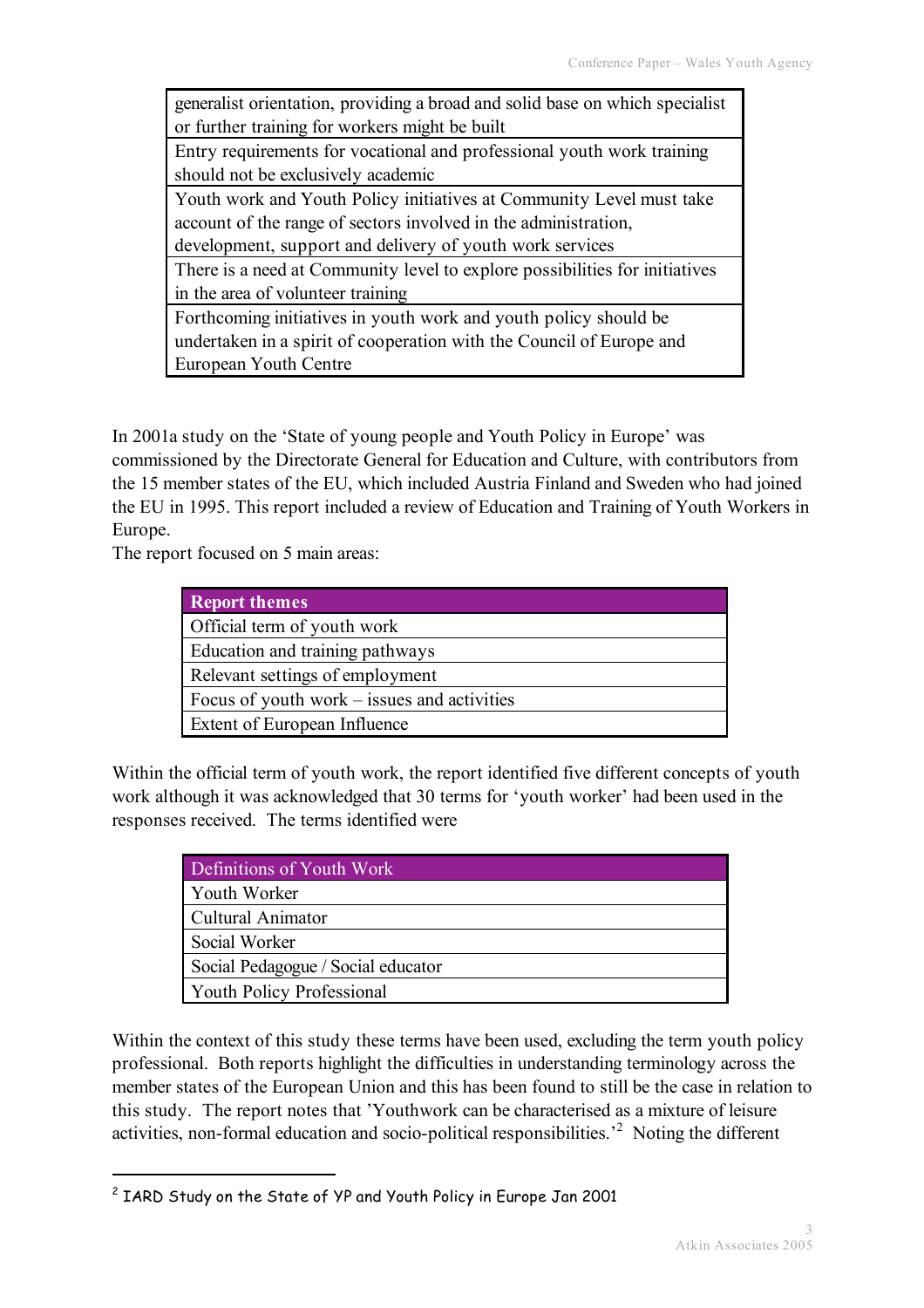priorities within the youth work context it then identifies 6 areas of activity which are common across Europe, although have greater or lesser significance in each member state.

| <b>Activities of Youth Workers</b>                            |
|---------------------------------------------------------------|
| Leisure Activities                                            |
| <b>Cultural Activities</b>                                    |
| Work with marginalised groups /prevention of social exclusion |
| Youth Unemployment                                            |
| Gender issues                                                 |
| <b>Health and Prevention</b>                                  |

Interesting perhaps to note at this point that education, be that formal of informal was not mentioned within this. The corporately developed Curriculum Statement drives the Youth Service in Wales and is deeply embedded in youth work practice. The first of it's stated aims is to provide opportunities for young people that are educative.

Specific to the structure of education and training, the report found that the degree of specialisation of training was significant. Where a higher level of training is offered – usually through the equivalent of a degree or HE diploma programme; then there was found to be less specialisation within the training in specific youth work. This is based largely on the experience of the Northern European countries such as Germany, Netherlands, Belgium and Austria, where youth worker training is a specialism within the context of social work, social pedagogy or social / educational sciences. Youth work specific courses had been established at the time only in the UK, Ireland, Iceland, Finland and Sweden at degree or diploma level.

In relation to training at lower levels the study found that most countries offered a variety of short-term training, often provided by non-government organisations or by umbrella voluntary organisations. With the exception of France it found that there was no recognition for these training programmes in the higher level programmes in almost all countries. The report notes the dividing line between professionals and volunteers and the need to broaden access to qualifications and professional youth work. To fully exploit the vast experience and range of skills that is provided by the voluntary sector and volunteers it notes the need to recognise and accept practical and context experience in entrance requirements for professional training that should be valued at least on a par with school qualifications.

# **Bridges for Recognition**

In January 2005 a European conference was held in Leuven to promote the recognition of non-formal learning and youth work in Europe. One of the recurring themes within the conference was the need for the Recognition of youth workers, youth leaders and youth trainers. A proposal was formulated to work on the functional analysis and occupational profiling, particularly in the area of training.<sup>3</sup> The Council of Europe presented the work it has undertaken on the development of a Youth Worker Portfolio. Whilst it is not evident at

 <sup>3</sup> Bridges for recognitions Report, SALTO-YOUTH.net, January <sup>2005</sup>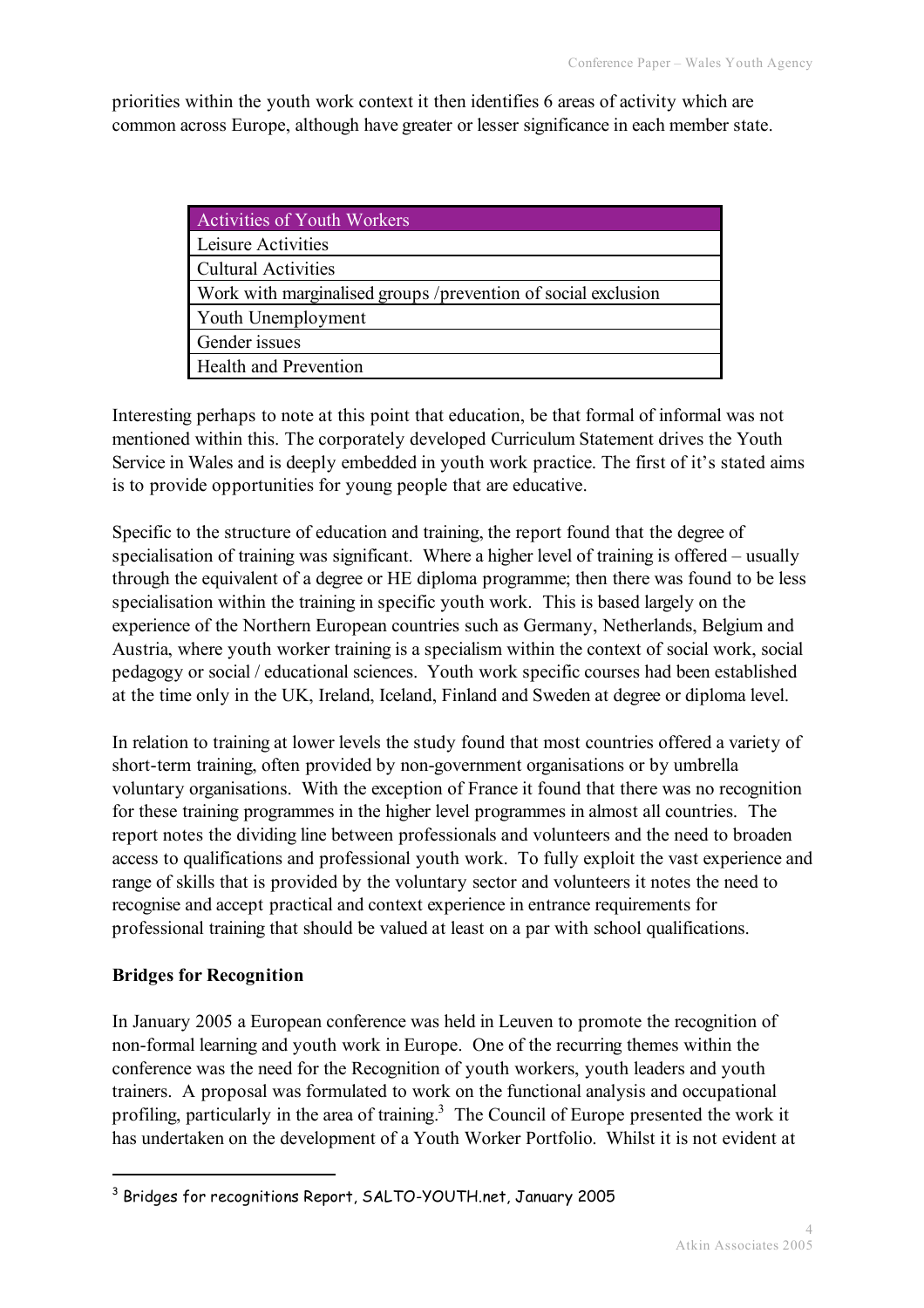this stage that this will impact directly on the formal training of youth workers in member states, it is an attempt to identify the common elements of training that are applicable to adults working with young people in member states and presents a modular approach to training. This links into the approach that was proposed by ECYC and perhaps again highlights the difficulties of such attempts, without a clear system of credit recognition in place, no inbuilt academic credibility nor endorsement from the professional youth work bodies in member states.

# **EU Policy**

Within the European Context there have also been significant developments in recent years which pertain to the training and development of youth workers. The accession of 10 new member states to the European Union in 2004 means that co-operation across Europe now includes 25 countries. Gaining clear understanding into both the practice and policy of youth work is now on a wider basis and with a greater number of partners than ever before. The White Paper – A new impetus for European Youth was published by the European Commission in November 2001. Within the area of education and lifelong learning the White Paper suggests that youth associations, and those who work with young people would benefit from

| Recommendations for youth associations                                 |
|------------------------------------------------------------------------|
| a clearer definition of the concepts, of the skills acquired and of    |
| quality standards                                                      |
| a higher regard for the people who become involved in these activities |
| greater recognition of these activities                                |
| greater complementarity with formal education and training             |

The European Commission Communication – Nov 2001. Making a European Area of Lifelong Learning a Reality also has implications for the training of youth workers. It calls upon Youth Organisations to make visible and publicise the outcomes of non-formal and informal education that results from their activity. The Paper details that member states are fully responsible for the content and organisation of their own education and training systems stating that it is not the EU's role to harmonise and regulate in these fields. However, the Treaty provides for a key role for the Community in enhancing the quality of education through European co-operation in this field. Within the field of youth policy it suggests that there is an increased need for twinning activities; greater use of ICT and more opportunities to facilitate exchange of experience and good practice.<sup>4</sup>

The Bologna Declaration<sup>5</sup> was signed by 31 representatives of 29 EU member states and ascension candidates. It includes that by 2010 the following aims shall be reached:

 <sup>4</sup> The European Commission Communication – Nov 2001. Making <sup>a</sup> European Area of Lifelong Learning <sup>a</sup> Reality.

<sup>5</sup> European Higher Education Area. Joint Declaration of the European Ministers of Education convened in Bologna on 19 June 1999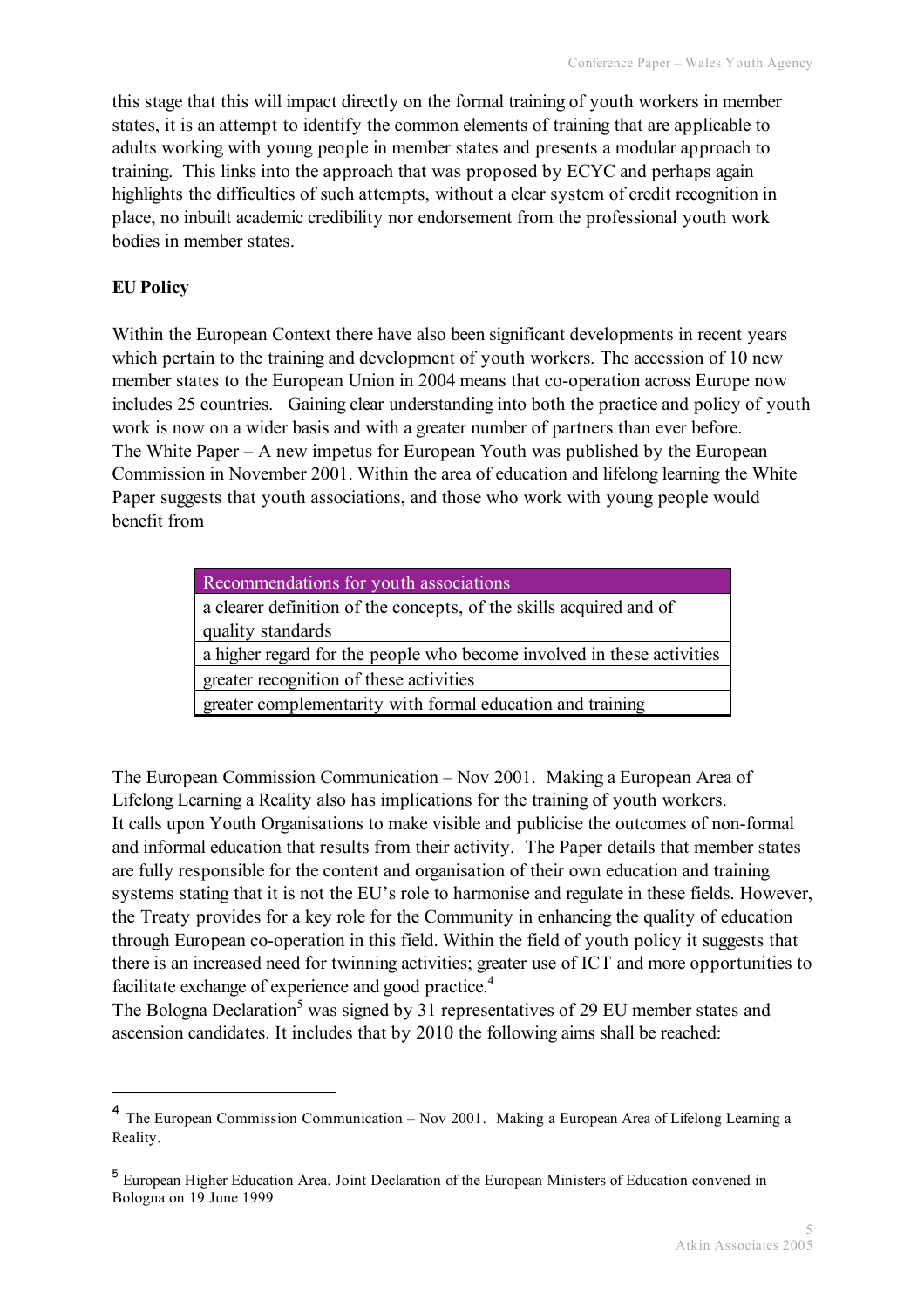- A system of easily readable and comparable degrees shall be introduced, supported by the implementation of the Diploma Supplement. (Note: The diploma Supplement is an additional record identifying what the student has achieved.)
- Higher education course systems shall be based on two consecutive cycles: the undergraduate cycle, lasting three years, shall qualify students for employment, whereas the graduate cycle shall lead to Master's and/or doctorate degrees.
- In order to ensure student mobility through the transferability of their achievements, a credit system similar to ECTS shall be launched; credits shall also be obtainable in non-HE contexts such as life-long learning.
- The European dimension shall be promoted in HE through curricula, interinstitutional co-operation and mobility schemes for both students and teachers/researchers.

The ability to implement these policy reforms in the education and training of youth workers in member states is included within the research below. These policy developments all represent additional challenges to the implementation of training for youth workers as well as the methods and assessment systems used. The research will show good progress toward the demands of the Bologna agreement. However regard for youth workers and their professional status remains variable across Europe. The exchange of experience and good practice happens in pockets and within some networks. Attempting to gather a broad picture of the current training and education for youth workers has shown that there is still clearly significant progress to be made in this area.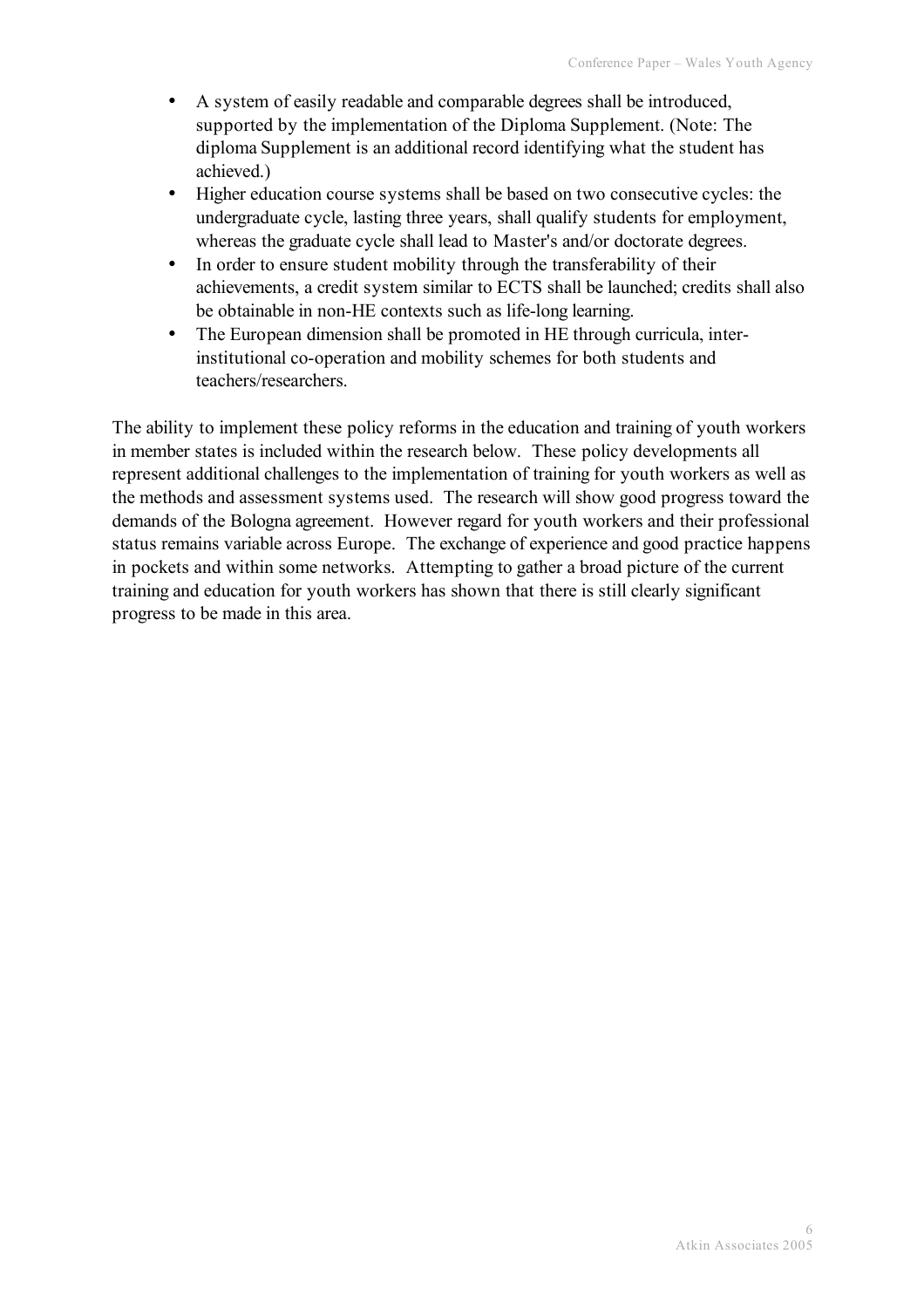# Findings from Research

# **Methodology**

The primary source of evidence for this study has been by way of electronic questionnaires sent to national youth agencies in each member state as well as to university personnel where there is known to be youth work training courses provided. Telephone interviews have supplemented the information with a small number of countries. Secondary sources include web-based and literature searches including the European Commission Youth Policy reviews that have been produced for EU member states.

Whilst there have been many limitations on the gathering of evidence, information has been supplied directly by 20 countries. The timing of the research was July to October 2005. This coincided with university and other holidays, so the access to some key personnel has been limited. In carrying out this study it is apparent that there is no one easy network that reaches across Europe to provide a central focus for research into youthwork qualifications. One of the aims of this conference is to develop links and networks to help to better understand the different training and education models and methods available across Europe. The experience of working on this project would certainly reinforce the need for easier lines of communication and access to such information.

# **Definitions of Youth Work**

The starting point of the research has necessarily involved an attempt to clarify what is meant by 'youth work' across the EU. It has been well documented that there are very different understandings of youth work in the member states of the EU. In order to try and locate youth work practice and hence understand the role and areas of work that 'youth workers' undertake, it was therefore necessary to gain some understanding of the definitions of youth work. A starting point was taken from the 'cheat sheet' provided by Lynne Chisholm at the Bridges for Recognition conference $<sup>6</sup>$  earlier this year.</sup>

*Youth Workers are people who work with young people in a wide variety of non-formal and informal contexts, typically focusing on personal and social development through one-to-one relationship and in group based activities. Being learning facilitators may be their main task, but it is at least as likely that youth workers take a social pedagogic or directly social work base approach. In many cases, these roles and functions are combined with each other. 7*

Whilst accepting this definition, respondents were asked to indicate the particular role that youth workers play in their own country and description of their role. The responses were varied, with 'youth work' as a term being recognised in all of the respondent countries. The next most common term used was of social pedagogue, with cultural animator recognised in 3 countries and just one respondent included social work within the youth work role.

 <sup>6</sup> Bridges for recognitions Report, SALTO-YOUTH.net, January <sup>2005</sup>

<sup>7</sup> Terminology Cheat Sheet by Lynne Chisholm. SALTO Bridges for Recognition 2005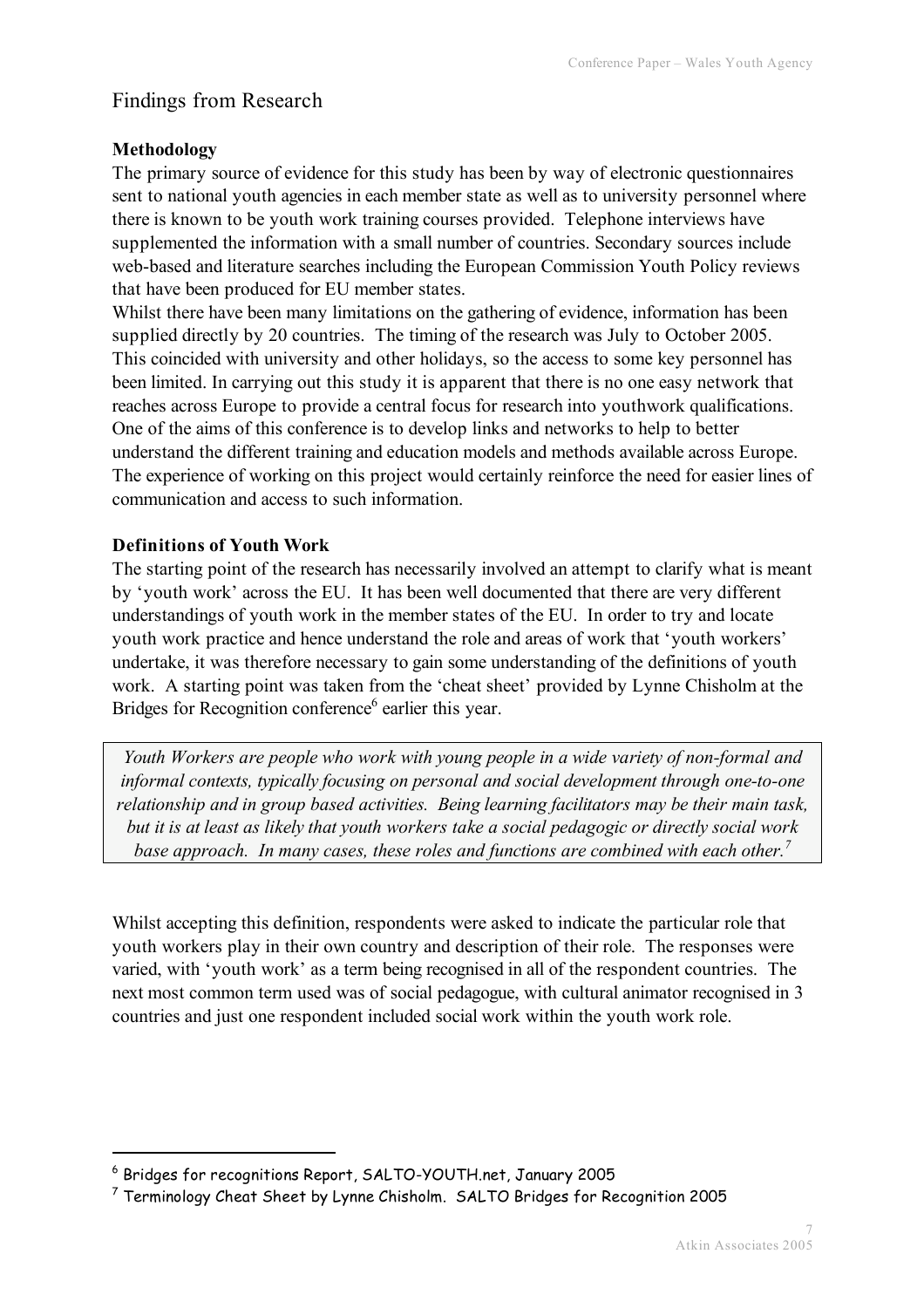

# For example in Denmark:

*Being learning facilitators may be their main task, but it is at least as likely that youth workers take a social pedagogic or directly social work base approach. In many cases, these roles and functions are combined with each other. This definition from Lynne Chisholm suits very well the Danish definition of social pedagogy.*

# Similarly in Switzerland:

*We generally consider "youth worker" to be exactly a mixture of the other three possible roles…the central paradigm nowadays is "Soziokulturelle Animation" but tasks like the organisation of leisure and cultural activities, counselling and support and informal education are all regarded equally as essential parts of the role of a youth worker.*

A problem was highlighted by a number of respondents who suggested that there is sometimes a gap between workers own perception of their role and the understanding of local and national policy makers in the youth field as to what the role should be. The respondent from Estonia commented that there are

*difficulties for youth workers in securing a perception that is accepted by youth workers. Therefore the social perception would be of cultural animators, although youth workers see their role as learning facilitators.*

To understand better the current role of youth workers we also asked respondents to indicate what the current priority areas of activity are for youth workers and also the extent to which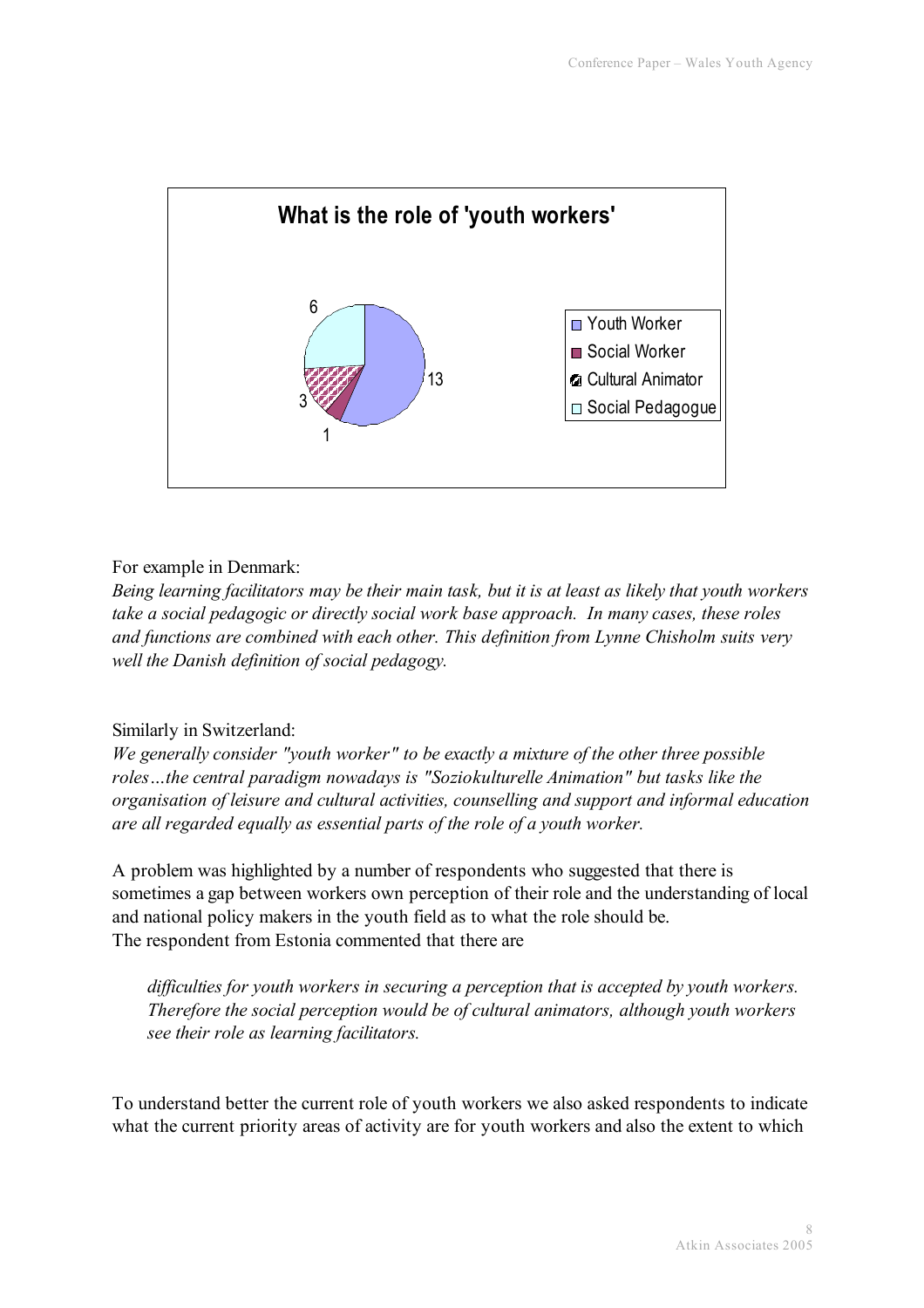volunteers and professional youth workers carry out these tasks. The AIRD report in 20018 identified 6 main areas of activity for youth workers in Europe. The categories used for this report were included in the questionnaire in order to gauge any changes that may have taken place over the last 4-5 years as well as to understand the relevance of these categories in the accession countries. Each respondent was asked to indicate whether the categories identified were areas of work that youth workers are engaged in and then to indicate the level of priority of each. The results are presented in the table below.



Analysis of the results shows that 20 countries responded and the categories that scored most highly were to provide leisure activities and to work with marginalised groups to prevent social exclusion and is shown in the chart below. In many ways this helps instantly to locate the dual focus and at times tension in youth work between providing activities for young people, currently expressed in the developing youth policy in England as 'Things to Do and Places to  $Go^3$ , and the work of engaging with hard to reach young people who often have multiple and complex problems and need help to address the difficult issues in their lives.



<sup>9</sup> HMSO 2005, Youth Matters Green Paper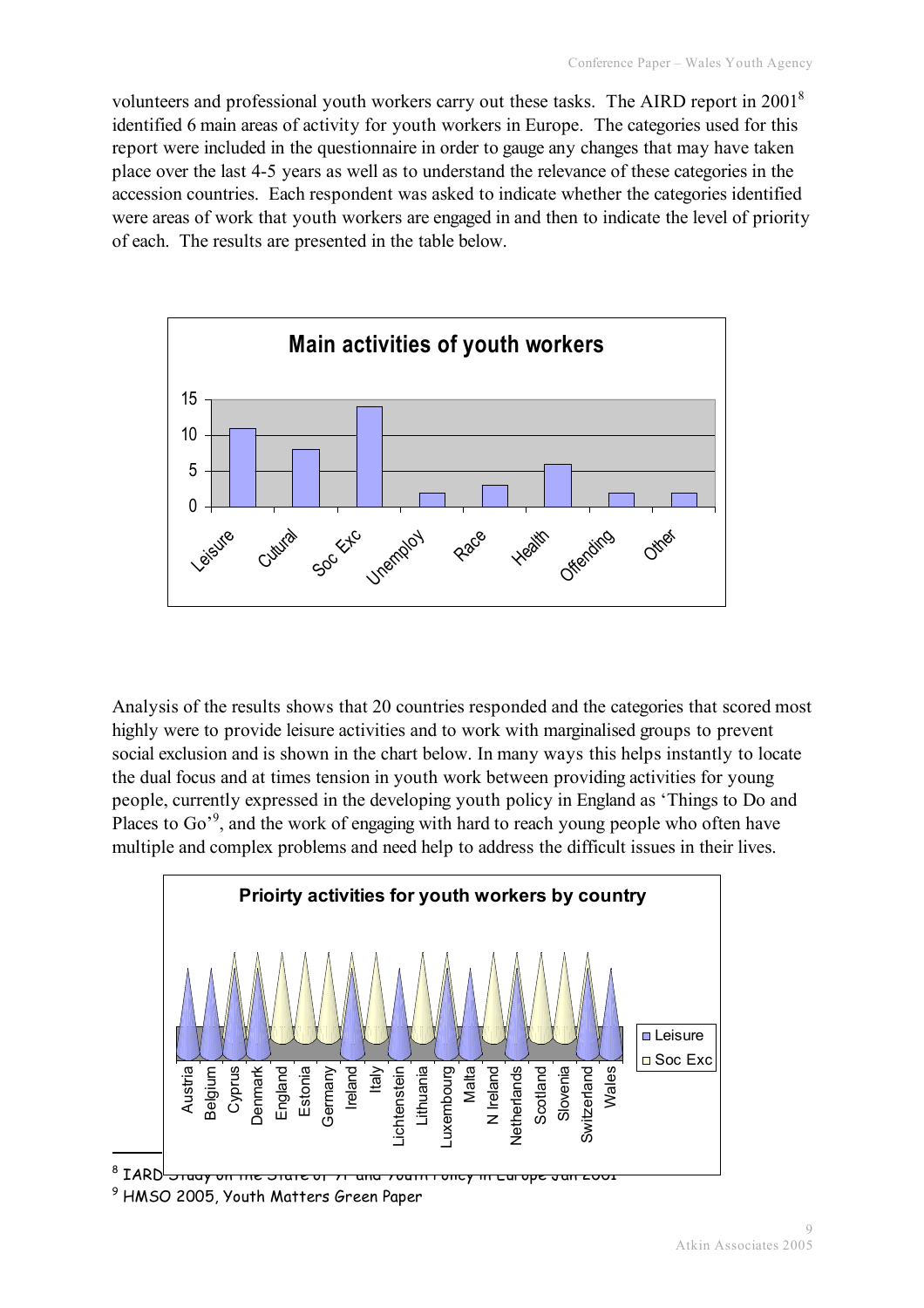The significance of providing cultural activities is also high across Europe and the next most important area identified perhaps represents a change in youth work practice where health and health prevention has gained in significance. It is has not been possible to identify the reasons why this is more significant. It is interesting to note however, that whereas the 2001 report identified that this was a key priority in the Nordic countries, Denmark no longer sees this as a priority area. Other countries such as England, Switzerland, Malta, Wales, Republic of Ireland and Estonia do now see this as a priority.



# **Volunteers and professional Workers**

In order to understand the training and educational needs of staff working as youth workers it is important to have a sense of what the proportional numbers of each group are. Here too the issue of definition and terminology again proved difficult with countries having different systems and hence different understandings of what is meant by a volunteer. For the purposes of this report we have taken the meaning of volunteer to be those people who are not paid for the youth work they do, regardless of the training or professional qualifications they have. The spirit of volunteering is of course often about spontaneous local responses to local need and as such cannot be easily quantified and is often not recorded. Therefore when asked to estimate or provide figures on the numbers of volunteers involved in delivering youth work all respondents include a degree of caution and so the figures provided can only be estimates for the relevant countries.

Percentage of Youth Work carried out by volunteers

**Percentage of Youth Work carried out by volunteers**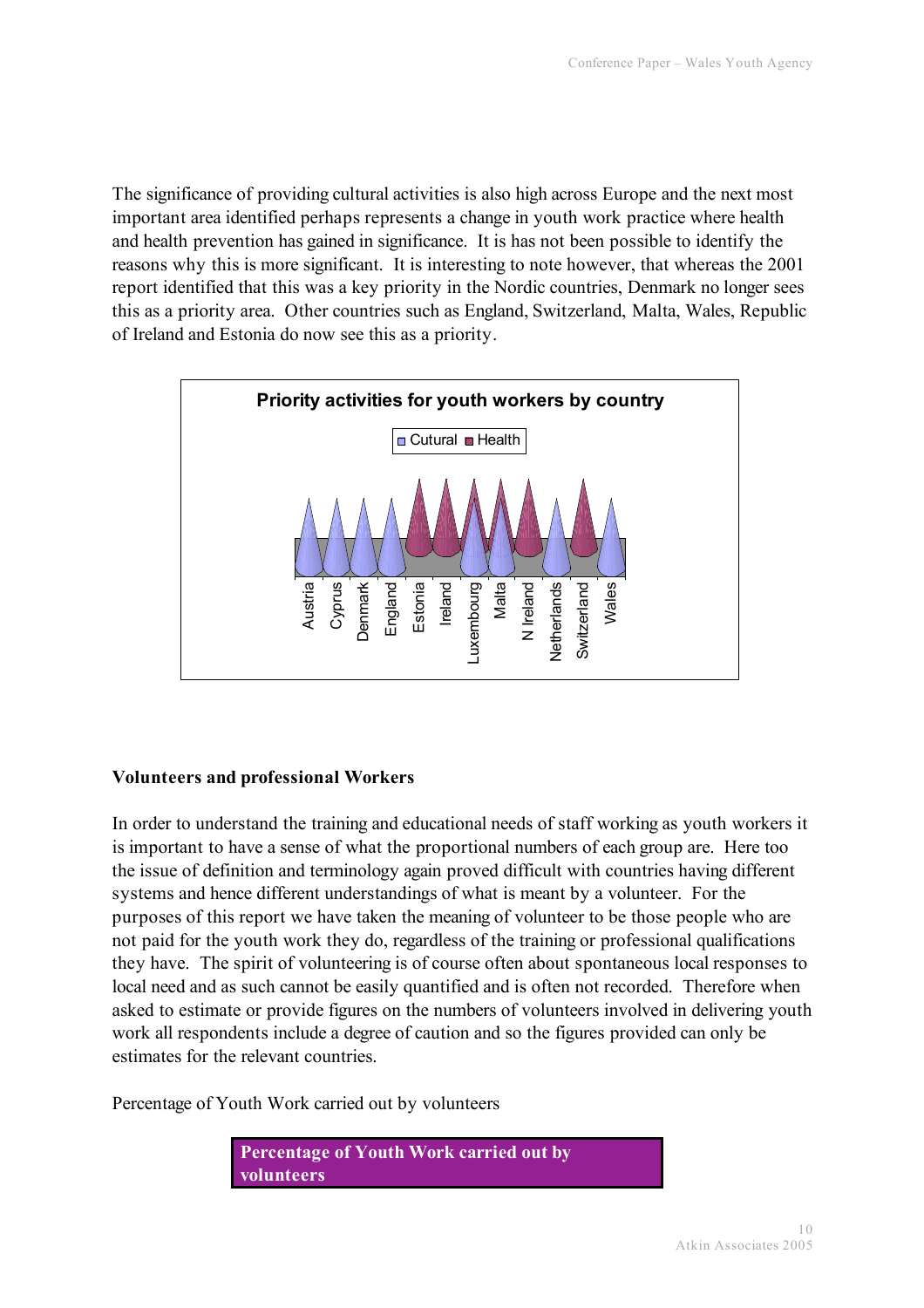| <b>Denmark</b> |         |
|----------------|---------|
| Liechtenstein  |         |
| Netherlands    |         |
| Switzerland    | 10-24 % |
| Estonia        |         |
| Italy          |         |
| France         |         |
| England        | 25-50%  |
| Slovenia       |         |
| Greece         |         |
| Luxembourg     |         |
| N Ireland      | 51-75%  |
| <b>Wales</b>   |         |
| Scotland       |         |
| Belgium        |         |
| Cyprus         |         |
| Germany        |         |
| Malta          |         |
|                | 85-100% |

Even allowing for inaccuracy in actual figures it is evident that volunteers are significantly engaged in providing youth work in all the respondent states of the EU. There is no clear pattern which can be identified between the role of the youth worker – the extent to which is focuses on animation or social pedagogy- and the extent to which volunteers are engaged. This would suggest that regardless of whether the main focus of the work is informal education, animation or social pedagogy there should be systems and opportunities tailored to the needs of volunteers that give them appropriate levels of qualification and recognition for any training they undertake.

# **Nationally Recognised Professional Qualification**

In just over half of the responding countries there is a recognised professional qualification for youth work as shown in the chart below. In all cases the qualification is set at degree or diploma level and is taught by universities. The only exception to this is in France where there is a range of recognised qualifications, which relate specifically to the job role of the youth worker – with diplomas required at 5 different levels appropriate to the level of the job. These diplomas are regulated by the Ministry of Youth and Sport but are not run by universities or colleges. Non –Government Organisations (NGOs) run the programmes and require approval from the Ministry to be able to run the courses and award the qualifications. In some countries such as Switzerland and Belgium, there is not a recognised qualification for youth work, but there are a number of degree courses in social pedagogy, social work and cultural animation, which would enable one to apply for youth work related jobs, but do not represent a single recognised youth work qualification.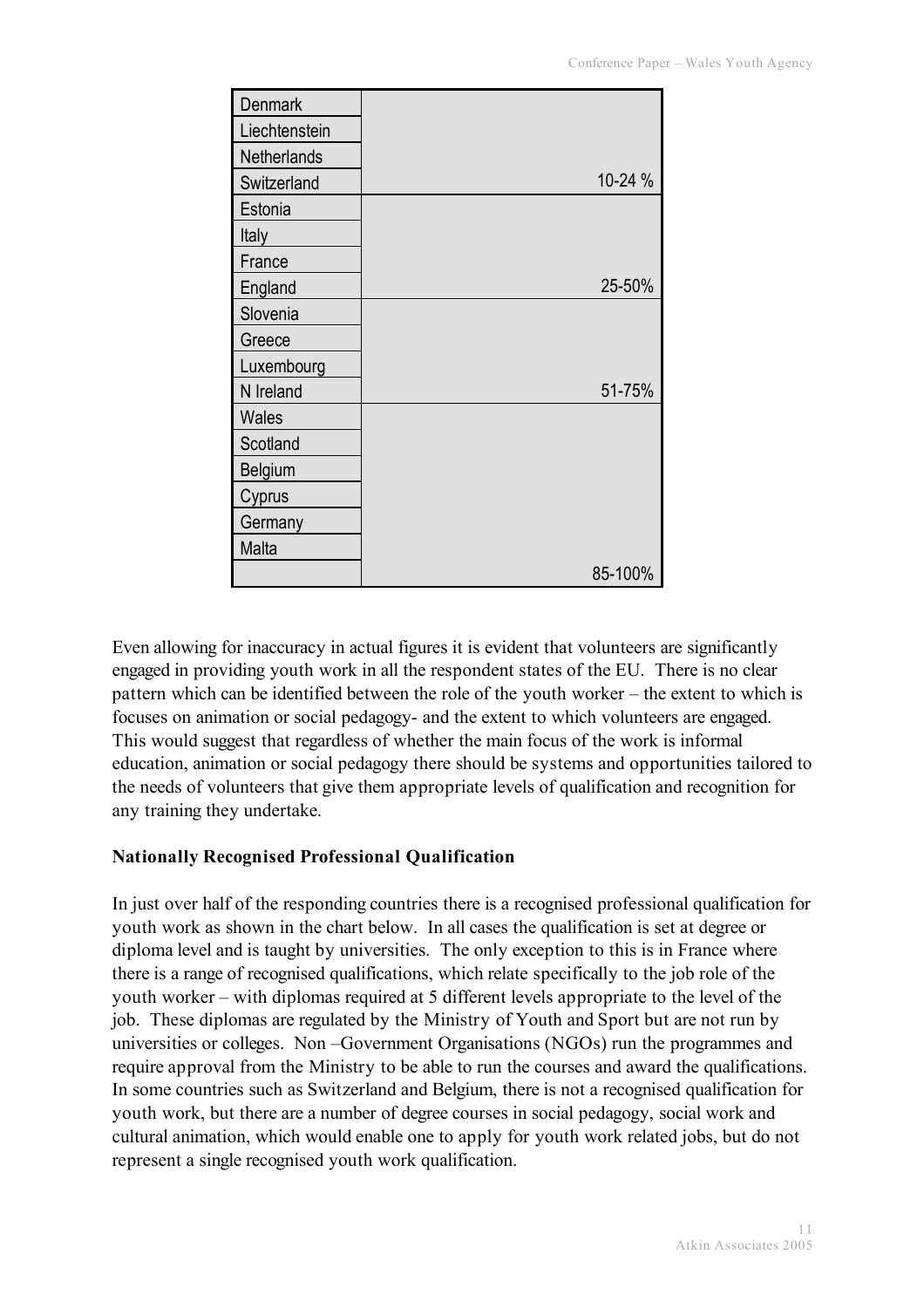|                | Yes         |             | <b>No</b> |
|----------------|-------------|-------------|-----------|
| Austria        | 1           | Belgium     | 1         |
| <b>Denmark</b> | 1           | Cyprus      | 1         |
| England        | $\mathbf 1$ | Estonia     | 1         |
| Finland        | 1           | Greece      | 1         |
| France         | 1           | Italy       | 1         |
| Germany        | 1           | Lithuania   | 1         |
| Ireland        | 1           | Luxembourg  | 1         |
| Liechtenstein  | 1           | Poland      |           |
| Malta          | 1           | Slovenia    | 1         |
| N Ireland      | 1           | Switzerland |           |
| Netherlands    | 1           |             |           |
| Scotland       | 1           |             |           |
| <b>Wales</b>   | 1           |             |           |
| Rep. Ireland   | 1           |             |           |
|                | 14          |             | 9         |

#### **Is there a nationally recognised qualification for youth work?**

One issue to emerge from the questionnaire is the low status of youth work in some of the states which have most recently joined the EU. Therefore we found that in Slovenia, Lithuania, Estonia and Cyprus there was no university based training courses available at degree level for youth work. This is also true of Greece. Describing the situation in Slovenia the respondent states:

*'Youthwork is not recognised as 'serious' work. Although the demand for youth workers is high among NGO's, most of the youth work is done by non-professional volunteers'*

Interestingly in Lithuania although there is no degree programme available, Vilnius University has opened a specialization in the Social work masters programme – 'social work with young people'.

There are links developing between national youth agencies to exchange ideas and put in place exchange programmes with young people, however in pursuing the debates at European level about harmonisation and recognition of qualifications, the situation of those countries with no professional training opportunities must not be overlooked.

One of the challenges currently facing university based courses is the need to meet the demands of the Bologna Agreement which states that:

*A system of easily readable and comparable degrees shall be introduced…higher education course systems shall be based on two consecutive cycles: the undergraduate cycle, lasting 3 years, shall qualify students for employment…<sup>10</sup>*

<sup>&</sup>lt;sup>10</sup> European Higher Education Area. Joint Declaration of the European Ministers of Education convened in Bologna on 19 June 1999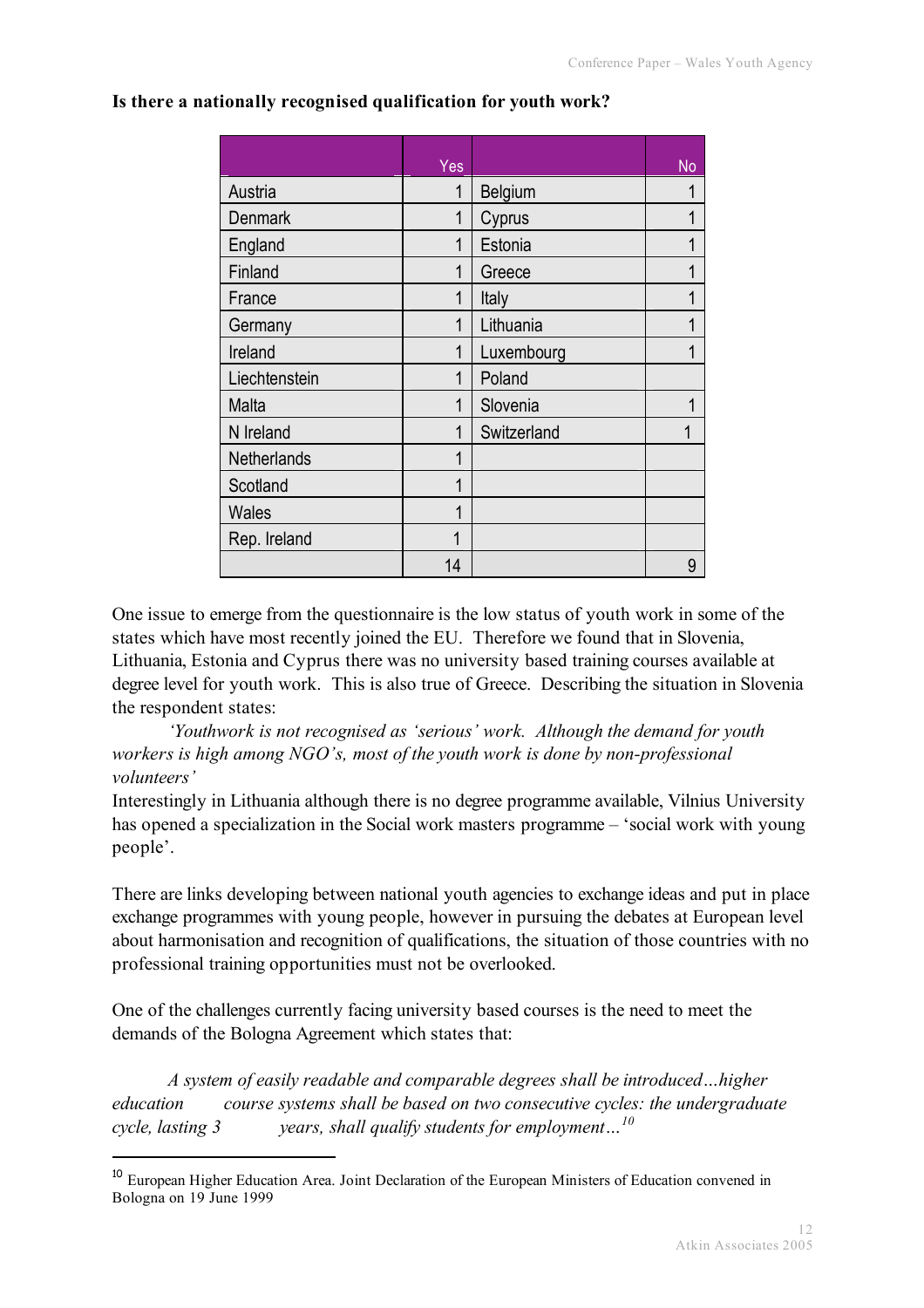The challenges that this brings are illustrated by the differing experiences of the UK and Germany. In the UK the traditionally accepted qualification is set at the Higher Education Diploma level. This is typically a 2 year course with placement requirements, and the typical student is more mature and does not come straight from school or with high previous academic achievements, but with a good level of practical experience in youth or community work. The need to move to a 3 year degree programme presents challenges for universities to ensure that students can achieve the required academic level, whilst also requiring greater financial and time commitments from students from what is a 2 year full-time course to a now 3 year full-time course.

In countries such as Germany the reverse is the case; where the challenge is to reduce a degree programme from 4 to 3 years. Students have traditionally entered higher education at 18 with no previous work experience and here the particular challenge includes the ability to ensure that there is sufficient practical content to enable students to leave the course able to fulfil the professional youth worker role. The new qualification at Universities such as Koblenz is a degree course in 'Soziale Arbeit' (Social Professions) leading to a professional qualification worker as "Sozialearbeiter/-in" and "Sozialpadagogue/-in", covering both of what had traditionally been the two distinct routes of social work and social pedagogy. Therefore an additional challenge presented includes the ability to cover a wider range of issues within a shorter time span, whilst also ensuring that graduates are, as suggested in the Bologna agreement, qualified for employment.

#### **Competency Based Routes to Training**

In many countries there is a system of part-time workers who are paid to provide specific sessions of youth work and in some states there is training provided for them with access also given to volunteers working in similar roles. Across the UK there is a pre-professional system of training in place which has been well developed and endorsed by the national youth agencies to try to assure quality and provide local recognition for courses delivered and qualifications obtained. More recently the UK has adopted National Vocational Qualifications as a pre-professional training programme. This will be examined later in the case study report on Scotland – however it is important to note that this system provides for pre-professional training at NVQ levels 2 or 3 dependent on job role. The European White Paper on Youth and the Lifelong Learning Paper both encourage 'greater complementarity with formal education and training<sup> $11$ </sup>. When asked about the development and availability of competency based training opportunities for youth work, this was available in just over half of the countries that responded.

Interestingly in France, which previously operated vocational training routes, these are now no longer offered as employers found that it was not an efficient way to train employees and also that it was too expensive to operate. However, there is a good range of competency based programmes which are offered at 3 pre-professional levels by NGOs.

| Do you have any training which is competency<br>based? |                                      |  |
|--------------------------------------------------------|--------------------------------------|--|
|                                                        | $\blacksquare$ Yes $\blacksquare$ No |  |
|                                                        |                                      |  |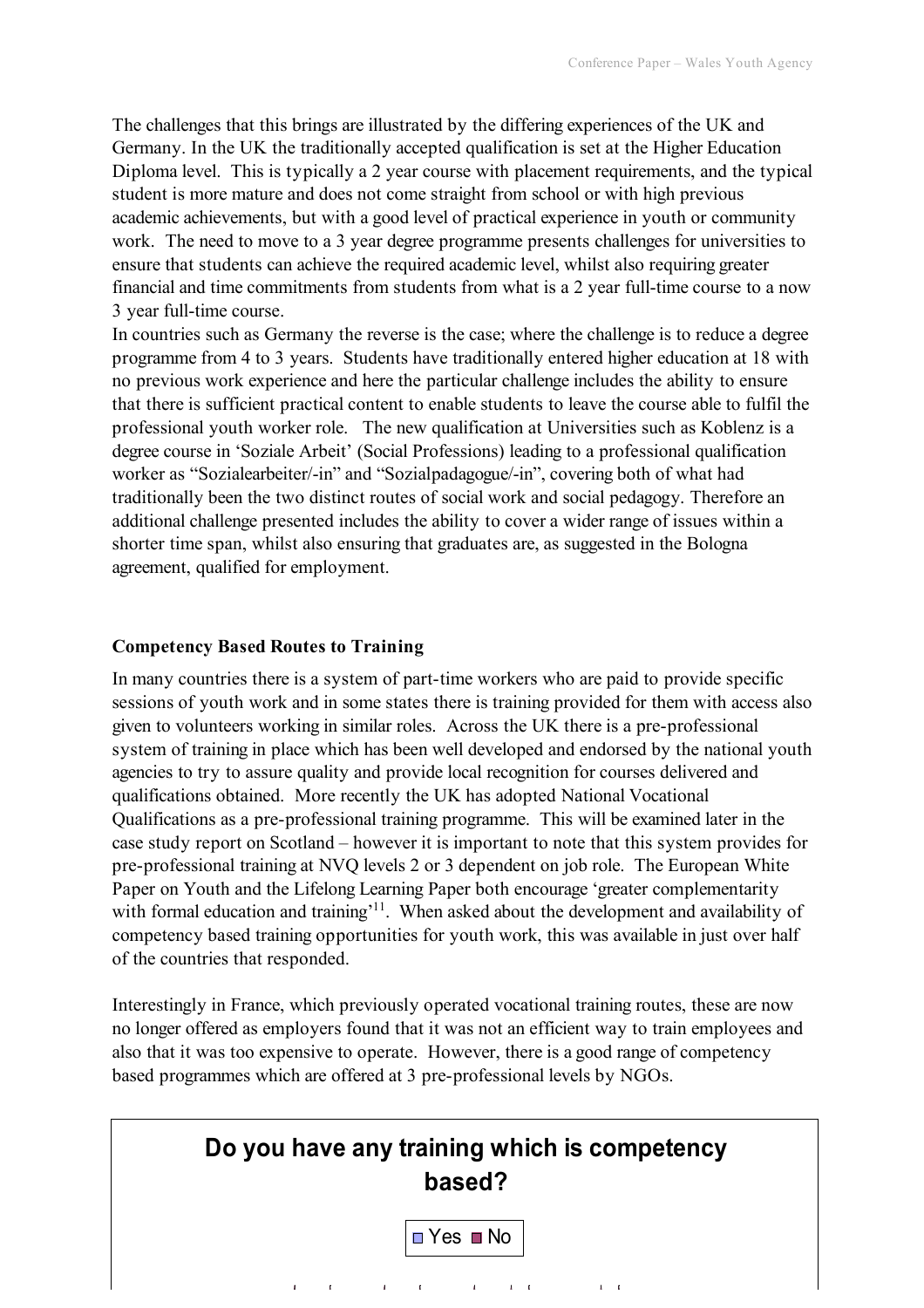The Maynooth conference stated the need to explore training initiatives at European Community level and there have been some attempts to address this. Volunteers and voluntary organisations represent the largest contribution to youth work in many of the member states of the European Union. Therefore in considering developments in the professional training of youth workers, it is of course essential to assess the extent to which this largely 'voluntary' group gains access to such opportunities. Working at a European level the European Confederation of Youth Clubs (ECYC) was founded in 1978 to provide networking and information sharing opportunities, to run joint programmes and to provide training. In February 1999 ECYC organised a seminar for youth workers involved in education or training to consider the current European position. Recognising that there was no consistent qualification across Europe, that there was an absence of clear progression routes and access to training within some organisations as well as high turnover of staff, a working group was established to explore these issues further. The working group concluded that a pan-European training programme was not a realistic possibility at this time but recommended the development of a number of training modules to cover common themes and issues which could be incorporated into a variety of broader training schemes and contexts. The training modules have now been developed by the working groups and cover 6 themes:

| <b>Training Modules</b>                      |
|----------------------------------------------|
| Role and Purpose of Youth work               |
| Methods of Open Youth Work                   |
| <b>Communication Skills</b>                  |
| Human Rights and Tolerance in Youth Work     |
| Setting up a Youth Club or Project           |
| Understanding the Key issues that face Young |
| People                                       |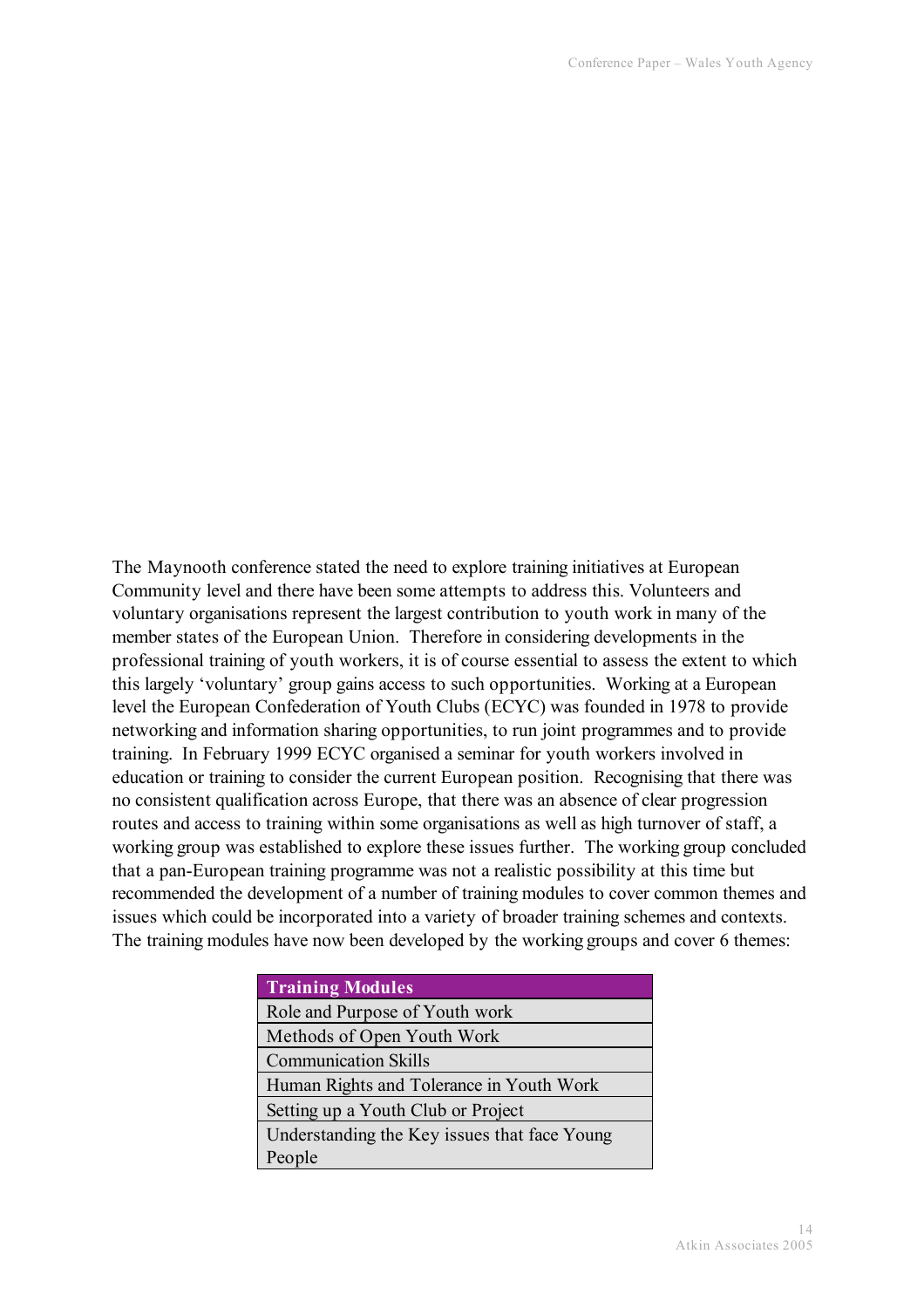With funding from the Council of Europe ECYC had planned to role this programme out through a 'training the trainers' approach. However funding has not yet been made available for this and so although the materials are web based and easily accessed, there is no monitoring of take up of the materials at this stage and so there is no reliable data to evaluate the effectiveness of such an approach.

Other examples of modular training include the Council of Europe working in partnership with the European Commission who have also developed web based training materials that can be used across Europe.

*The aim of the partnership in youth worker / youth leader training is the promotion of European Citizenship and human rights, the development of high quality training modules at European level, the recognition of non-formal learning in youth work and the publication of reference documents in the field of youth*. 12

The partnership on youth worker / youth leader training started in 1998 and the following training kits (t kits) have now been produced:

- Organisational Management
- Methodology in Language Learning
- Project Management
- Intercultural Learning
- International Voluntary Service
- Training Essentials
- Citizenship, Youth and Europe
- Social Inclusion
- Funding and Financial Management

At national level there are also examples of accredited training for volunteers. In Belgium each youth work umbrella organisation provides training courses for voluntary youth workers at a range of levels. The accreditation of these qualifications is arranged by law under the Flemish Youth Administration although it is now under review in the light of continuing debate about non formal learning development. In Lithuania the University of Vilnius is providing inservice training for those working in youth work and is currently in discussion with colleges and universities about possible ways to develop a competency portfolio as the basis for training. St Martin's College Lancaster, in England is also working with the Lancashire Youth Association, a regional umbrella organisation to develop accredited training routes for volunteers at pre-professional level, endorsed by the university.

It would appear that there has been a growth in competency based routes to qualification since the study in 1990 with attempts to provide recognised training to volunteers. However the need to operate within systems that fully credit the training undertaken in ways that can be recognised both nationally and other member states is still an area that is underdeveloped.

#### **Professional registration**

 <sup>12</sup> http://www.youth-knowledge.net/INTEGRATION/EKC/aboutPart October <sup>2005</sup>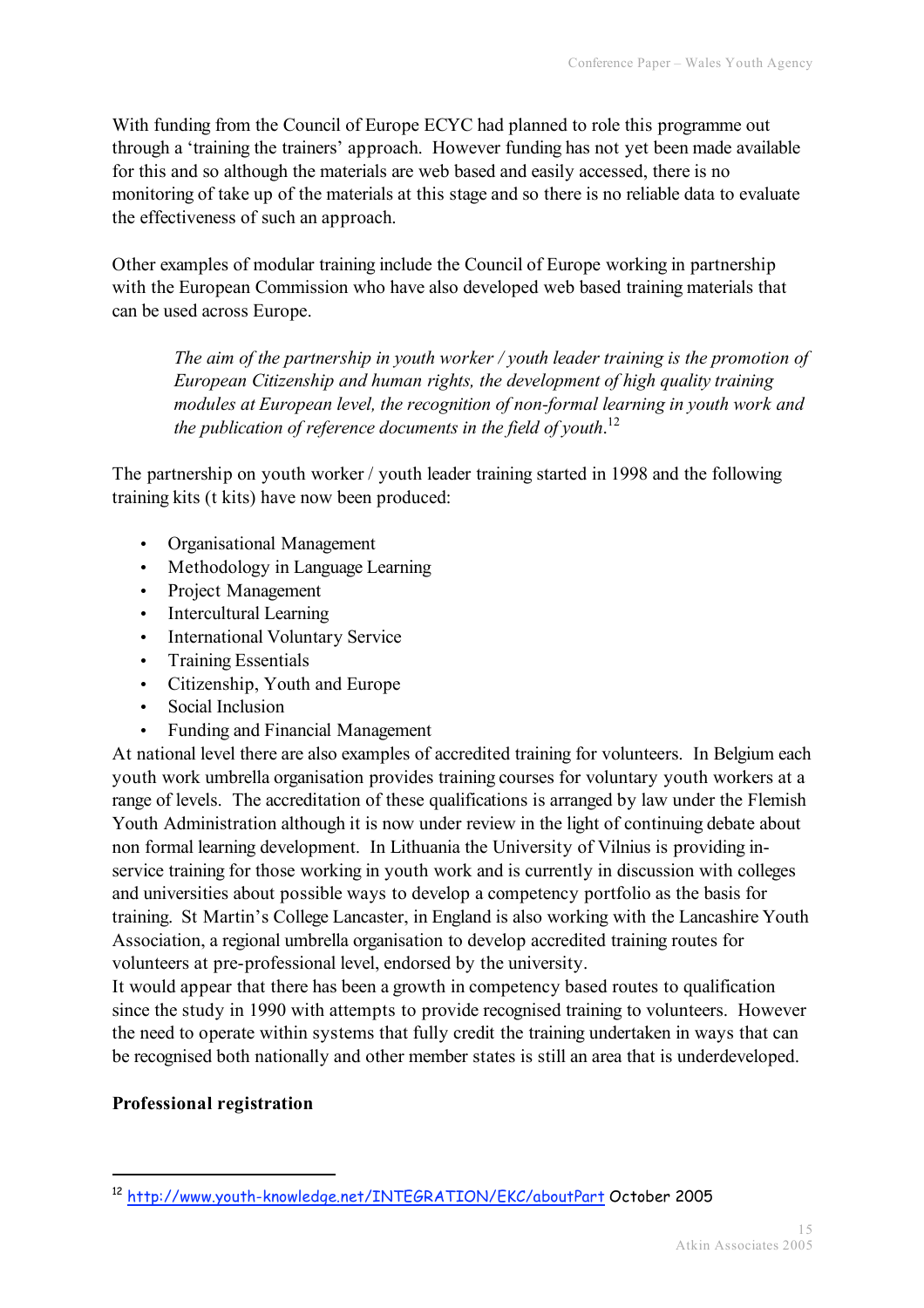There are systems across Europe that register professional status of individuals following training in social professions. For example in Malta a system of warrants was introduced for social workers in 2004 and teachers in England must be registered with the government's Department for Education and Skills. However within this research only Germany has a registration system although a number of other states, including Scotland, Estonia and Belgium stated that they are currently trying to develop systems for registration.



# **Workforce Development**

The title of this conference is 'a workforce fit for the  $21<sup>st</sup>$  century' and so far we have considered some of the training routes available for workers. In addition all respondents to the questionnaire were asked to detail the current demand for youth workers in their country and the sufficiency of qualified youth workers. The results showed some interesting variation across Europe. No country suggested that there are too many youth workers; although in 6 countries which, with the exception of Malta are the countries that have a long tradition of social pedagogy as the basis of youth work with long established university routes to qualification, all said that there were sufficient youth workers.

#### **Are there sufficient youth workers in your country?**

|                | Too many | <b>Too few</b> | <b>Sufficient</b> |
|----------------|----------|----------------|-------------------|
| <b>Belgium</b> |          |                |                   |
| Cyprus         |          |                |                   |
| <b>Denmark</b> |          |                |                   |
| England        |          |                |                   |
| Estonia        |          |                |                   |
| France         |          |                |                   |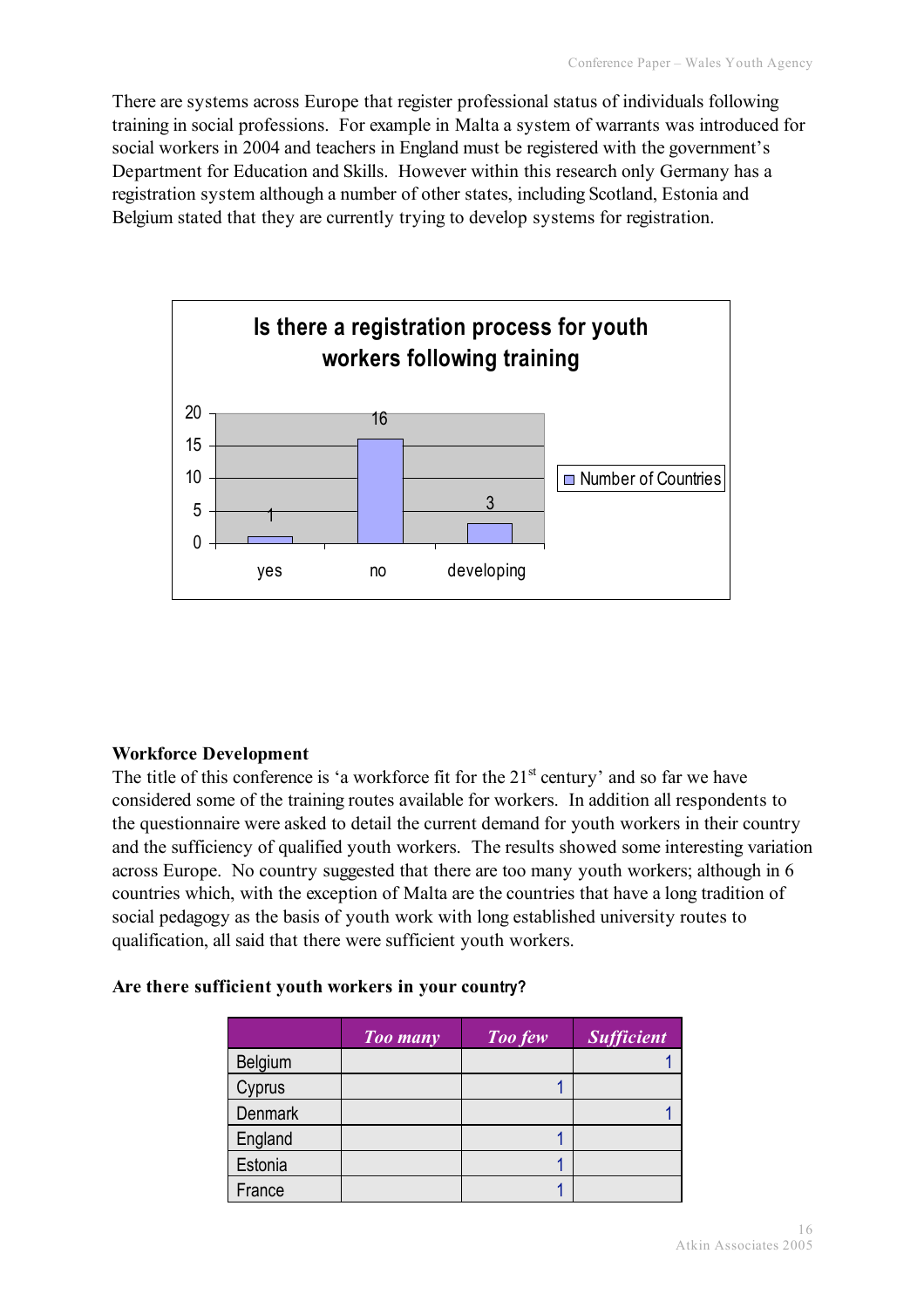| Germany       |    |   |
|---------------|----|---|
| Greece        | 1  |   |
| Ireland       | 1  |   |
| Italy         |    |   |
| Liechtenstein | 1  |   |
| Lithuania     | 1  |   |
| Luxembourg    | 1  |   |
| Malta         |    |   |
| N Ireland     | 4  |   |
| Netherlands   | 1  |   |
| Scotland      |    |   |
| Slovenia      | 1  |   |
| Switzerland   |    |   |
| Wales         | 1  |   |
|               | 14 | 6 |

Countries were also asked to comment on the sufficiency of numbers of qualified youth workers and here there is overall parity with the situation shown in the chart above. However even in some countries such as Germany, Italy and Switzerland where there is considered to be sufficient youth workers, there is still a demand for more qualified workers.

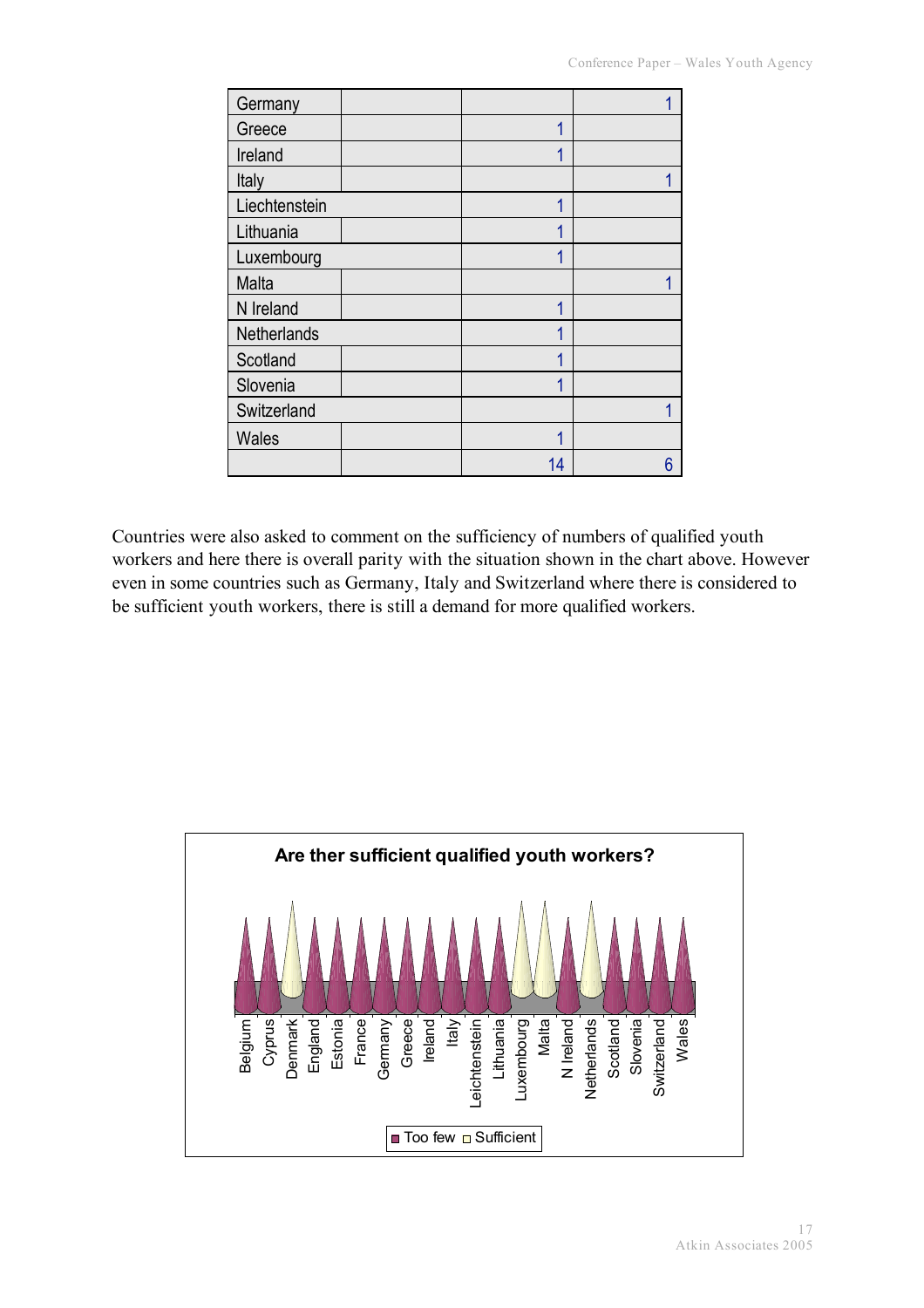# **Summary**

The situation across Europe is by no means uniform, either in nature and purpose of youth work or youth work structures. However this research has demonstrated that there are common themes and aims which are relevant in many of the European Union states. In particular there is a current high demand for youth work with the overwhelming number of countries stating that there is a demand for more qualified youth workers. We have shown that university based qualifications exist in the majority of the member states and that competency based training exists in over half. Issues around the status of the youth work profession show that training has professional recognition in only half of the states responding to this survey although academic validation is provided through higher education systems. There is a registration processes for youth workers in only one member state, although 3 countries confirmed that this is a developing area and a current subject of debate. Given the current demand for qualified youth workers it would appear essential to further progress the debate about extending access to training and developing accredited routes in order to enable this demand to be met.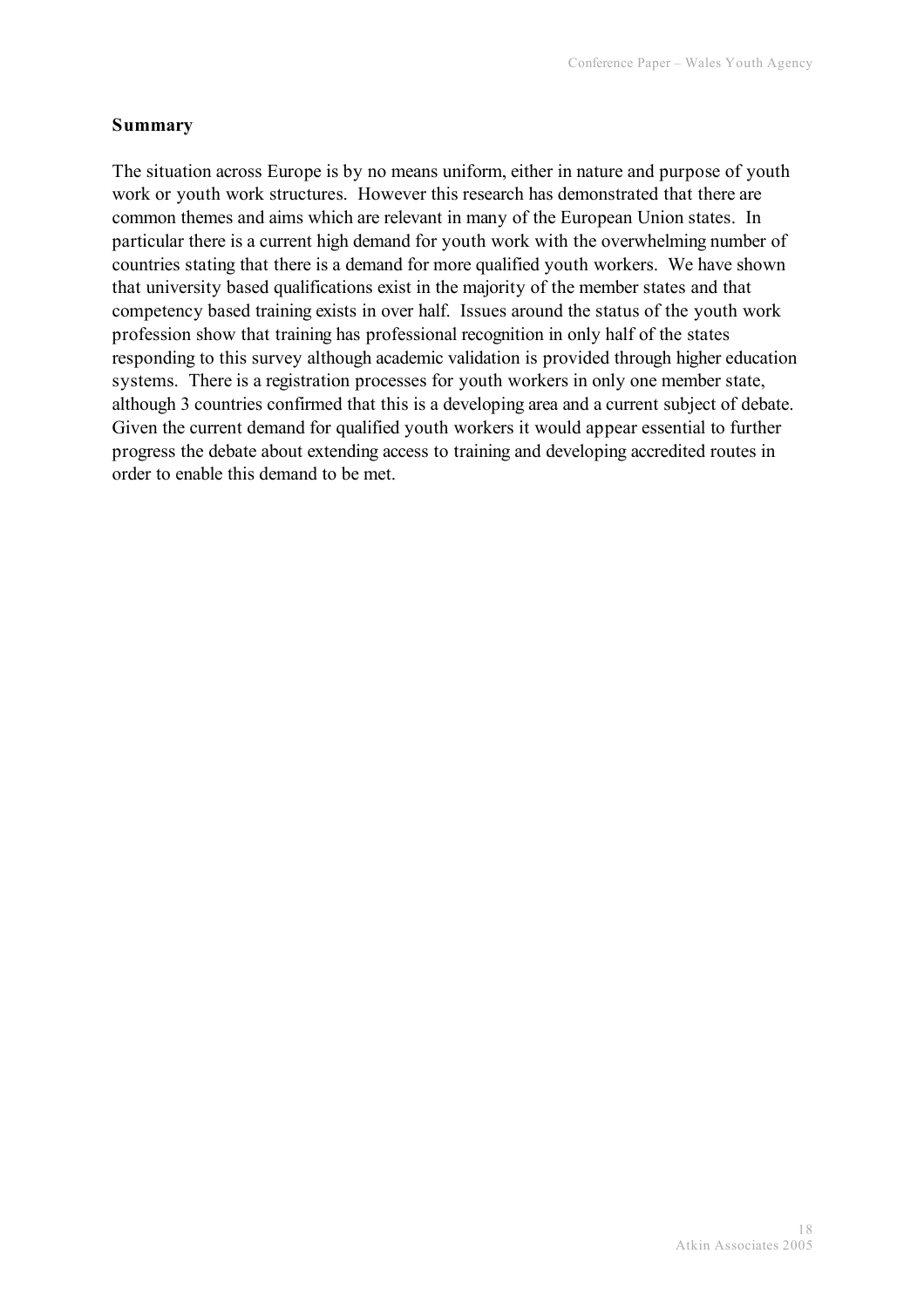# Case Study – Malta

## **Introduction**

Malta was chosen for the case study as it provides interesting insight into how university based education of youth workers is impacting on the nature of voluntary youth work and the development of youth organisations. It also raises some interesting questions for debate about the role of university education in relation to national youth policy in a country where there are no full-time youth work jobs and there is no professional recognition of youth work.

## **Methodology**

Research methods included interviews carried out in Malta in October 2005 with representatives of the University of Malta, Students at University of Malta, Ministry of Education Youth and Sport officials, chair of Maltese Youth Council and the chair of the Maltese Youth workers Association. Supporting literature was available in the form of the National Report on Youth Policy in Malta 2003 from the Ministry for Youth and the Arts, Malta as well as the European Review of Youth Policy in Malta.<sup>13</sup>

## **Background**

Malta joined the EU in June 2004. Malta is a small island of 316 square miles and sits in the Mediterranean Sea. Six islands make up the archipelago, three of which are inhabited. Malta is the largest of these islands and the current population is approx 370,000. It is the most southerly European country equidistant from Sicily and North Africa. The Catholic Church is at the centre of life in Malta and society subscribes to core Roman Catholic values, and both divorce and abortion are illegal in Malta.

*There is a strong culture of volunteering and religious organisations form the largest group in the sphere of youth work with a share of 21.5%. This is followed by organisations dedicated to educational activities (18.9%) and social activities (16.6%)* 14

In 2001 there were more than 200 voluntary youth organisations in Malta. Whilst membership in traditional voluntary youth organisations had dropped slightly over the previous 5 years, participation in trades unions, sporting, health and community services had increased over the same period.<sup>15</sup> There is a small and developing culture of youth work provided by local authorities with 7 youth empowerment centres having recently opened, staffed by paid part-time staff. Part-time workers are also employed in community and lifelong learning centres. However there are no full-time youth work posts in Malta in either the voluntary or statutory sector.

# **University Training**

The first university based youth work course was initiated in 1992 when Dr Anthony Azzopardi was appointed as Director of the Institute of Youth Studies at Malta University following a request from the Ministry to establish this Institute. He spent time initially looking at youth and community courses in England and the Republic of Ireland before

<sup>&</sup>lt;sup>13</sup> Full list of references can be found at Appendix 2

<sup>14</sup> Youth Policy in Malta 2003, Joint Council of Europe

<sup>&</sup>lt;sup>15</sup> National Report on Youth Policy in Malta 2003, Ministry for Youth and the Arts, Malta.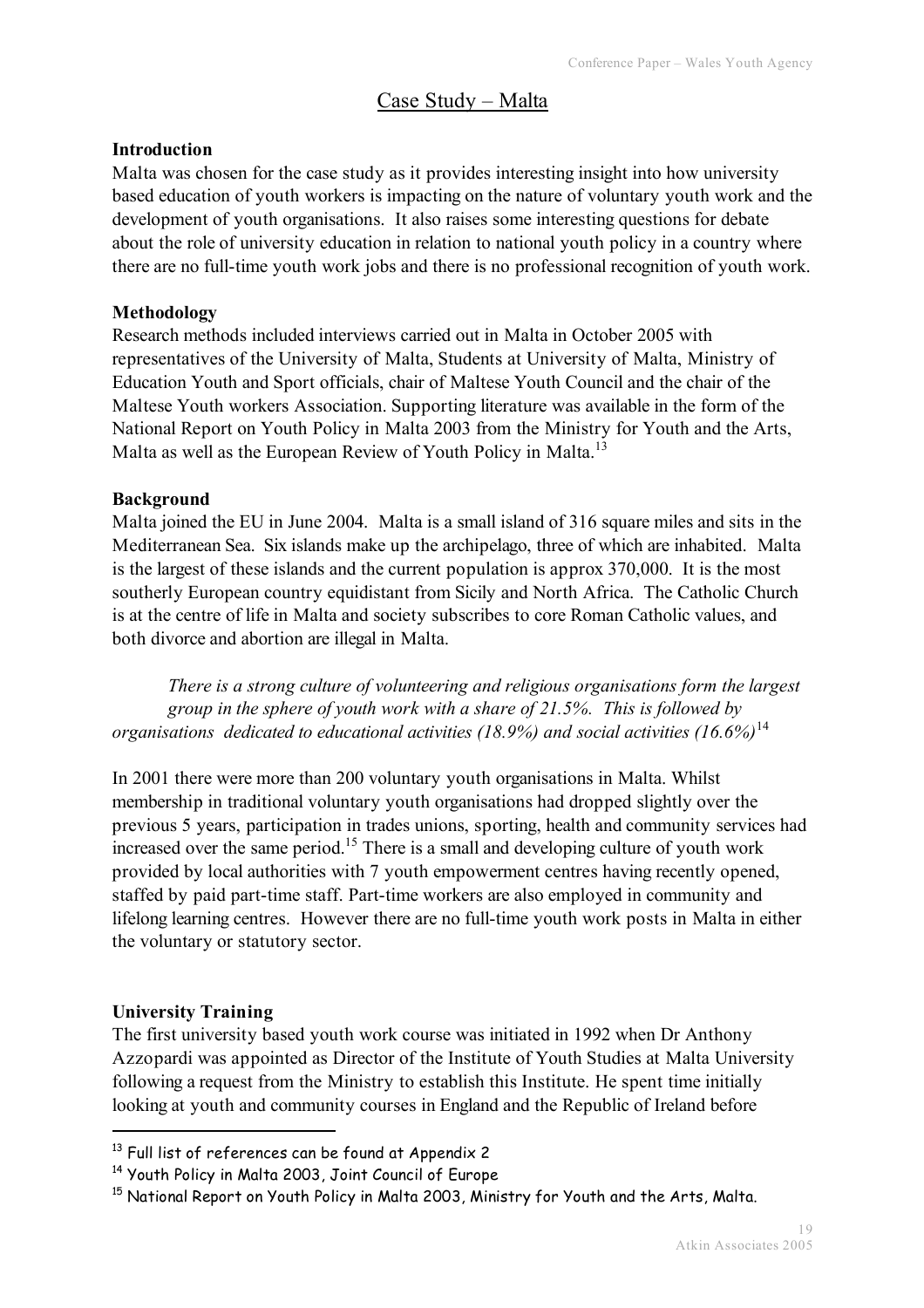starting the first diploma course in 1993. This was set-up as a part-time course which students could access through evening classes at the University. This was a significant step for youth work in Malta and reflected a growing interest in youth issues following the appointment of a Parliamentary Secretariat for Youth affairs within the Ministry of Education in 1990. In 1992 this was transformed into the Minister of Youth and Arts and a National Youth Council was also established that year.

Maltese students attending full-time courses at the university in Malta do not pay fees and receive a stipend whilst they are in full-time education. Part-time students however do pay fees, albeit that they are subsidised, and are not eligible for a stipend. The youth and community work courses that have existed in Malta since 1993 have always been part-time courses which run in the evening and so students have always been self-financing on these courses. This means that the typical student does not come straight from school and is usually already in full-time employment when they start the youth and community work course.

| <b>Youth Studies Programme Malta</b> |                                                     |
|--------------------------------------|-----------------------------------------------------|
| <b>University</b>                    |                                                     |
| Diploma in Youth Studies             | 2 year part-time                                    |
| Bachelor of Arts Degree in Youth and | 3 years part-time, following completion of          |
| Community studies                    | diploma.                                            |
| BA (Hons) Degree in Youth and        | 5 years part-time – optional to stop after 2 years, |
| <b>Community Studies</b>             | eligible for Diploma                                |
| Masters in Youth and community work  | 2 years part-time $+$ one year to write thesis      |

The courses available at the University of Malta have included:

In line with the Bologna agreement all courses are now offered at degree level or above. Entrance requirements to the degree programme include a school matriculation certificate, students should be at least 23 years old and they must pass an English proficiency test as well as prove an aptitude and appropriate attitude towards youth work in an interview.

The aims of the Youth Studies Programme are to:

- Provide professional training for prospective youth and community workers
- Undertake research on and analysis of issues that concern Maltese young people, in particular:
- Provide information and to make suggestions about policies that concern Maltese young people, both within the local and foreign contests; and
- To develop an international dimension through contacts with foreign universities and institutions in youth studies

Over the duration of the course, each year group has averaged 15-20 students. Therefore there are now around 120 students who have completed either a degree or diploma in youth work on Malta. Despite this there are no full-time paid jobs for youth workers. This creates an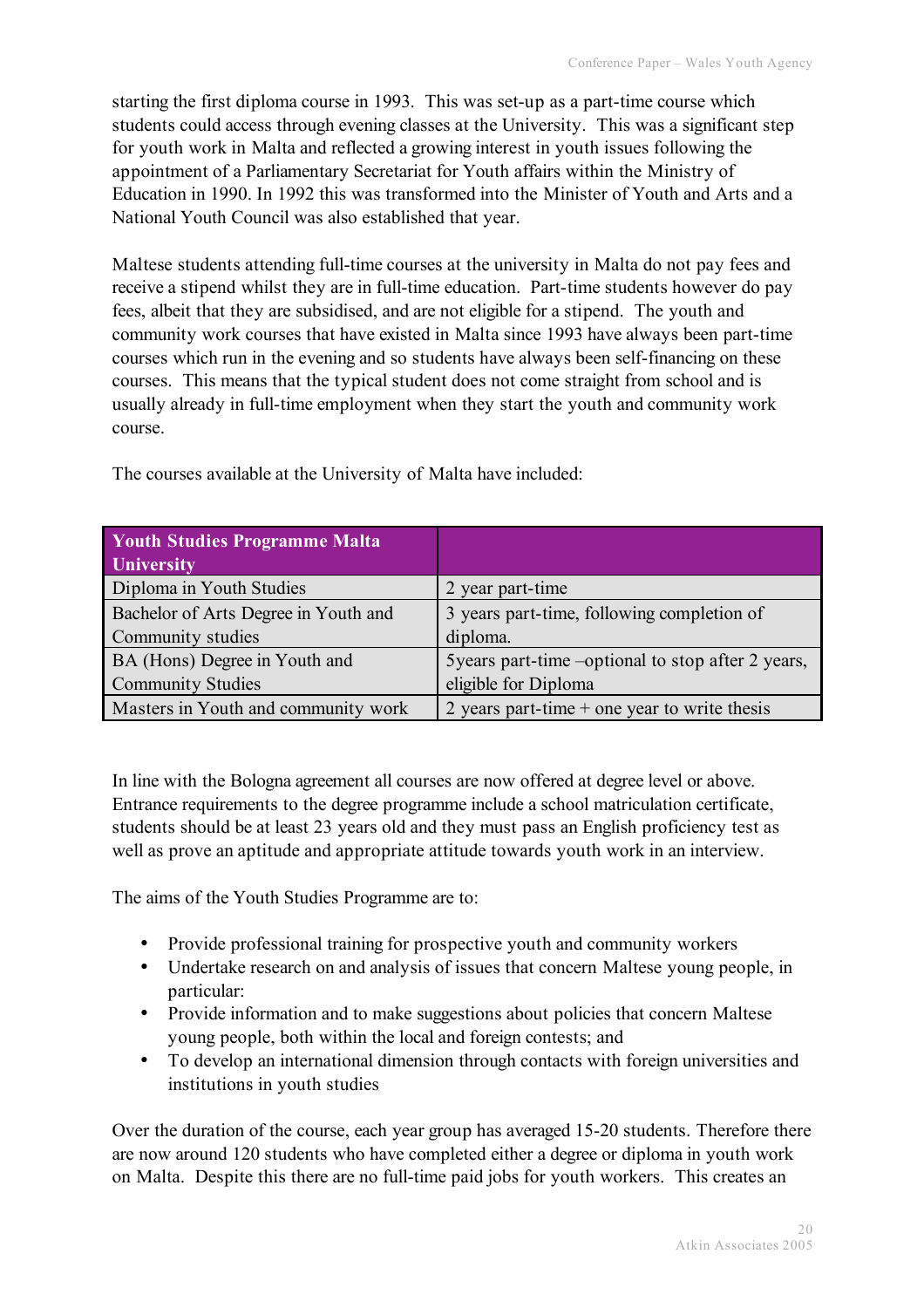interesting situation. Obtaining a degree in any subject will attract a promotion or salary increment in some employments; particularly the civil service, which accounts for 33% of employment in Malta or in organisations such as banks so there is some financial incentive for some students linked to employment. However, this clearly can not account fully for the motivation of so many students to undertake such a long programme of study.

In interviews with degree students, Masters' students and the Malta Association of Youthworkers, it quickly became evident that participation in this educational programme has had significant impact on both the range and provision of youth work on the islands, but also on the expectations of those who hold the youth work qualification.

The reasons that students gave for participation in training included:

| <b>Reasons for studying for Youth work Degree</b>               |  |  |
|-----------------------------------------------------------------|--|--|
| to gain a broader knowledge of youth work                       |  |  |
| for information about youth work in other countries             |  |  |
| to develop a more professional approach to voluntary youth work |  |  |
| to gain a degree level qualification                            |  |  |
| to gain insight into adolescent development                     |  |  |
| to better understand the nature of young people                 |  |  |
| to gain practical skills e.g. first aid                         |  |  |
| to improve planning of youth activities                         |  |  |

For those who had completed the degree course and had now embarked on the Master's programme reasons included:

| <b>Reasons for studying Masters Degree</b>                        |
|-------------------------------------------------------------------|
| to gain a wider understanding and analysis of research into youth |
| issues                                                            |
| to consider youth work in the context of wider social policy      |
| for the opportunity to consider youth work in more depth and      |
| breadth than in the degree programme                              |

Of the fifteen degree students I met only half had worked as youth workers prior to starting the course. However 13 of the 15 stated that they would now very much like to have a fulltime job in youth work when they complete their degree and all were currently involved in voluntary youth work. This creates a somewhat frustrating situation for those individuals involved, where they recognise that they have trained to a professional level but there is no scope to progress into a profession or gain employment in their chosen area. There clearly are benefits for young people in Malta and improvements in the quality of the voluntary youth work provided, which is examined below but the levels of frustration and determination amongst youth work graduates to see a change in this situation should not be under-estimated. All students on both the Masters' and degree programme supported the recognition of youth work as a profession.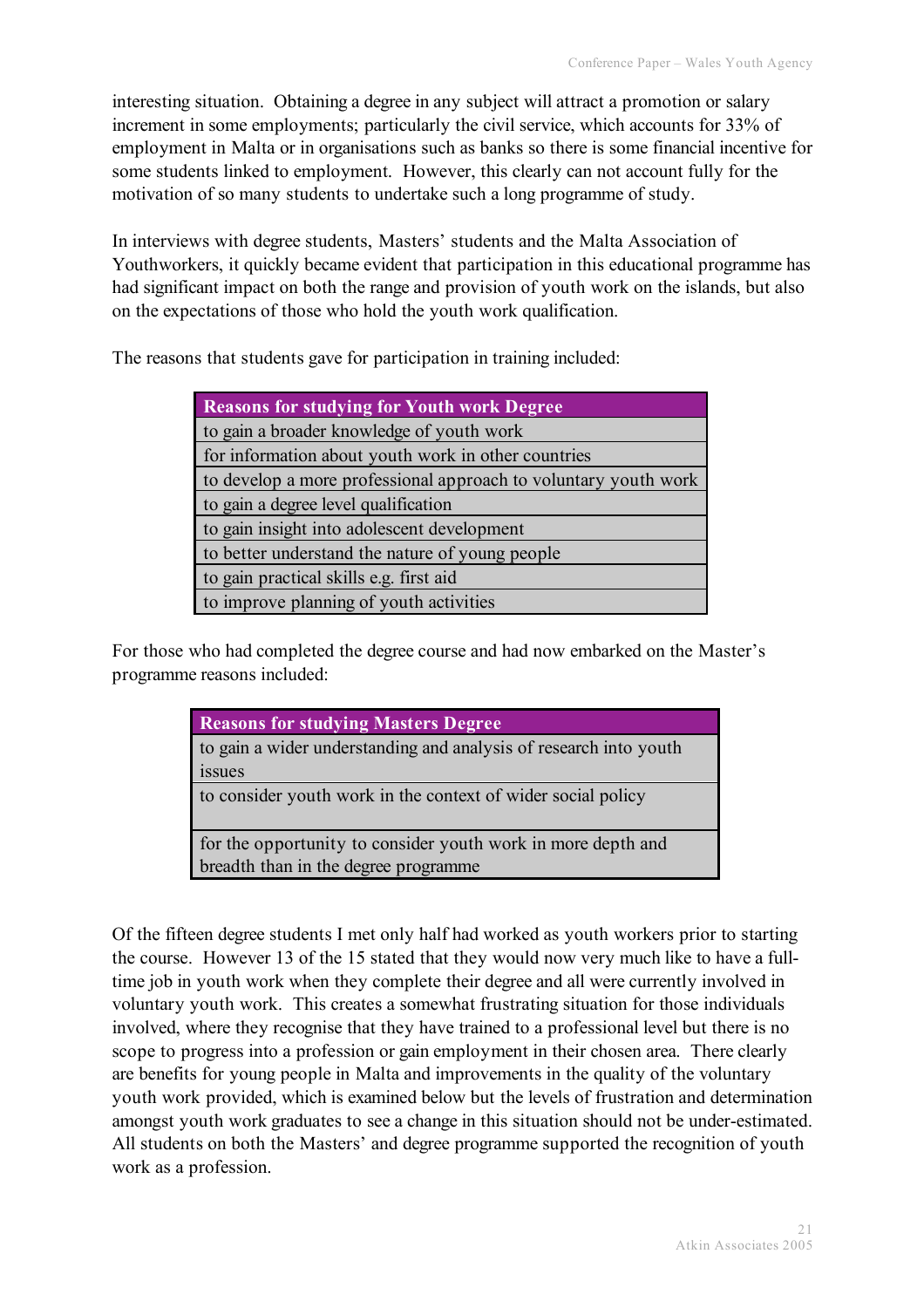The Malta Association of Youth workers (MAY) was established by the first students graduating from the Youth Studies programme with the aim of raising the profile of youth work on the national agenda. MAY is recognised by the Maltese Federation of Professional Associations, which means that they are represented in Government consultations with professionals in the development of relevant policy areas although they are clear that this is not yet sufficient as their ultimate aim is to see the full-recognition of youth work as a profession with appropriate employment opportunities available.

#### **Impact on Practice**

The overwhelming response that I heard from both past and previous students in Malta was that the fundamental change for them had been a shift from understanding youth work as being about organising thing for young people; they had learned that youth work is about empowering young people and enabling them to organise things for themselves and develop their own skills, confidence and personal development. Students also identified the following areas of their voluntary work as having improved as a consequence of professional training.

| Impact of training on voluntary youth work practice                   |  |  |  |  |
|-----------------------------------------------------------------------|--|--|--|--|
| better quality youth work                                             |  |  |  |  |
| offering young people professional help with problems                 |  |  |  |  |
| preventing abuse of young people                                      |  |  |  |  |
| knowledge of first aid                                                |  |  |  |  |
| better planning skills                                                |  |  |  |  |
| becoming mediators for young people                                   |  |  |  |  |
| better knowledge and information about sexual health for young people |  |  |  |  |

Another worker described the positive impact on levels of enthusiasm and commitment from trained youth workers, where in her own youth projects which had opened once a week it now opens 3-4 times a week and has gone from a handful of young people involved previously to around 900 currently. Secular youth work is developing in Malta with local youth councils being established in many localities. There is also a strong commitment to youth exchanges and accession to the EU has enabled significant numbers of young people to participate in such programmes. Youthworkers explain these developments as a direct impact of having participated in the university training, by gaining knowledge of Youthwork practice in other countries and trying to implement it where possible in Malta.

#### **Training of Volunteers**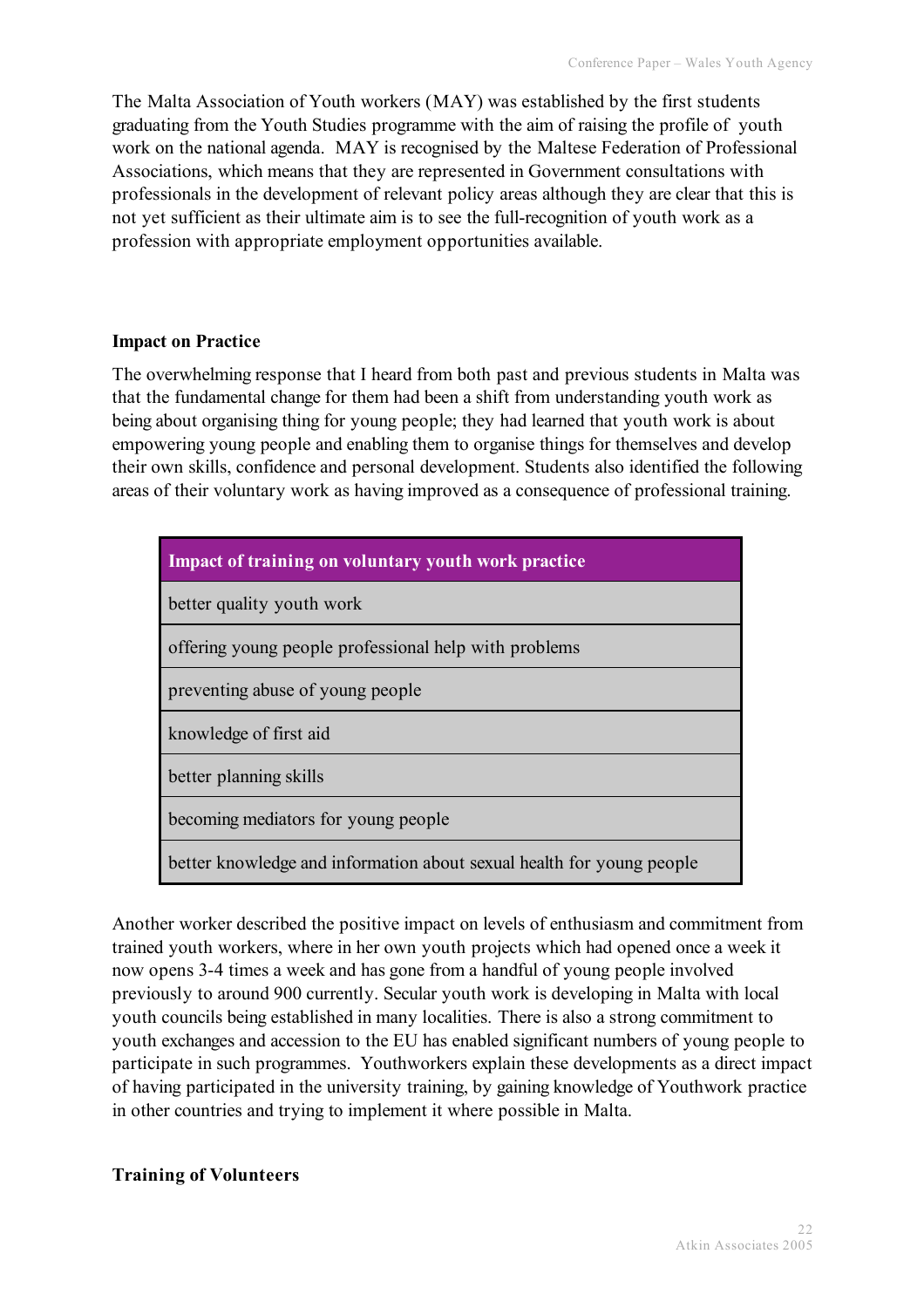There is evidence that some of the larger voluntary organisations (NGO's) offer training opportunities for volunteers in Malta. This includes the Silesians, the Diocesan Youth Commission and ZAK - all of which are religious organisations. Some volunteer youth workers access training organised at European and Commonwealth level on particular issues or themes.

Informal training opportunities are also offered by graduates of the youth studies programme. This was described as common within youth organisations where there are any colleagues who held the youth work degree. The Malta Association of Youthworkers has also tried actively to promote training for volunteers, by organising informal 'training workshops' which are open to any youth worker every 6-8 weeks. However there is no system of modular or competency based training which is recognised in Malta. This was highlighted by both the Ministry of Education and the national Youth Council as an area that should be better developed and requires a system of accreditation or certification to be introduced.

# **Youth Work Policy in Malta**

It was noted earlier that there was significant support for the development of youth work and youth policy in the early 90's. There have continued to be significant developments in youth policy, which include the first National Youth Policy in 1999 and the establishment of the National Youth Council. The National Youth Council is an elected council of representatives from 30 youth organisations. The membership is taken from political, religious, student and social youth organisations as well as trades unions. The National Youth Council aims to:

- Be a consultative body for the State on all issues relevant to young people and to youth organisations
- Promote cross-sectoral youth policy
- Influence the youth policy at a regional and international level
- Increase the participation of young people and youth organisations in society as well as in the decision making process
- To promote the exchange of ideas and experiences, mutual understanding and equal rights and opportunities among young people<sup>16</sup>

However the National Youth Council has only limited contact with professional youth workers and has no formal link to the Malta Association of Youthworkers and does not support the need to establish youth work as a profession in Malta. Given that the definition of youth in Malta includes young people up to the age of 30, there is a sense that young people should organise themselves and learn the skills to do so, without the need for adults to come in and do this for them. Here too this appears to hark back to the difficulty of clearly understanding what the role or purpose of youth work is.

At this point it is interesting to draw on a parallel profession of social work. Social work training started at the University of Malta in the late 1970's. Until that time there was no Social Services Department, all such activity being undertaken by the Catholic Church and religious organisations. As with Youth Studies this was initially a part-time certificate and then diploma course run in the evenings. In 1992 the first Bachelor of Arts degree programme

 <sup>16</sup> National Youth Policy Malta 2003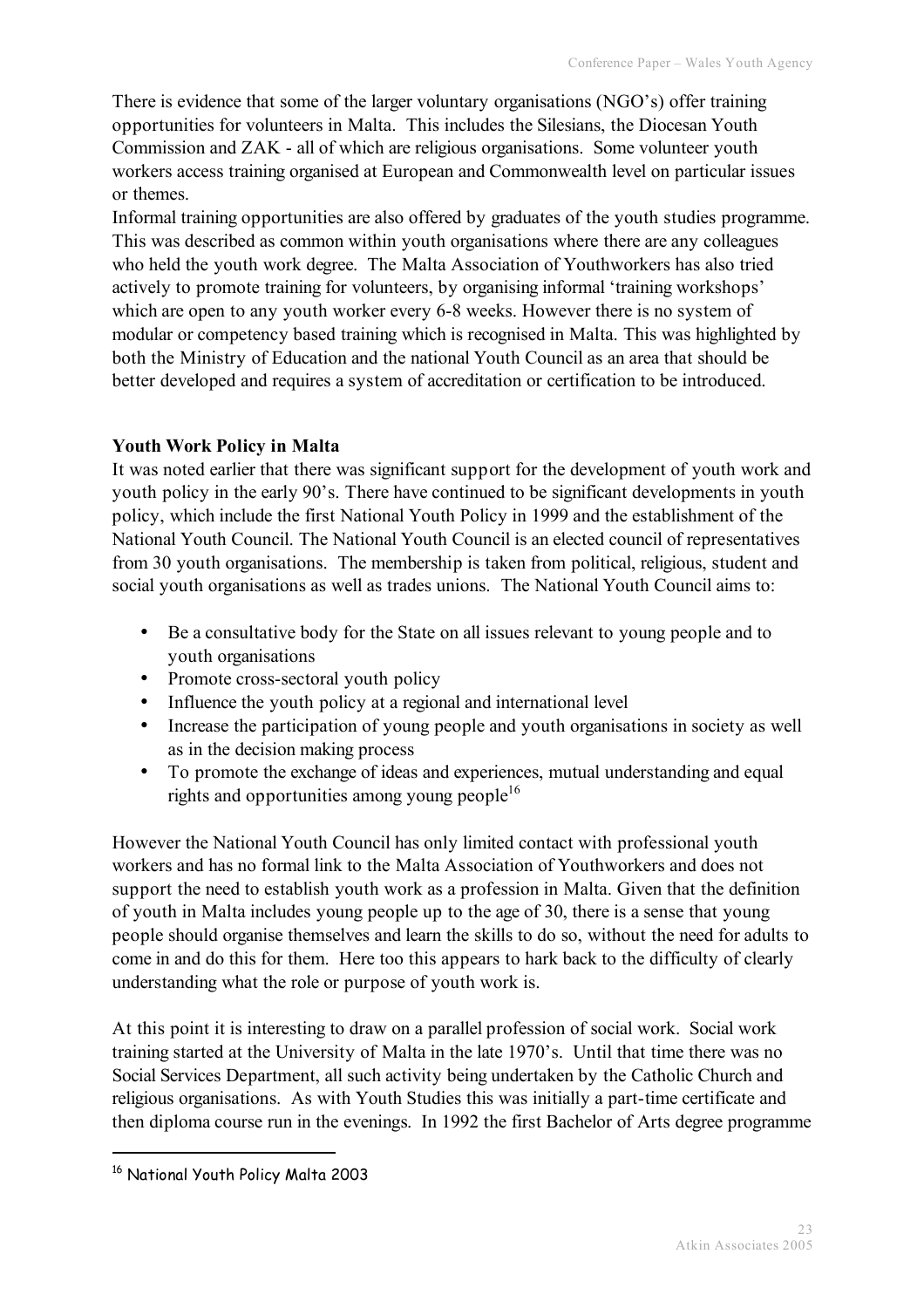began and still runs averaging 40-45 graduates per year. In 1987 the first real drive to establish a social work service began with a significant national recruitment campaign for social workers. The Professional Association of Social Workers was re-established and has campaigned for the professional recognition of social work since 1993. The first draft legislation to regulate social work and psychology was published in 1994 and on 1<sup>st</sup> June 2004 the law was enacted. This provides for the registration of social workers and the introduction of a warranty system. There are many parallels between the development of social work and the development of youth work in Malta. However the recognition of Social work is much further advanced and does now have political commitment which is not apparent for youth work to the same degree.

#### **Summary**

Youthwork was described to me in Malta as a very new profession that has not yet clearly identified its role or purpose. For those who had completed the university course the overwhelming definition of youth work presented was of 'empowerment of young people'. However it would appear that the exact nature of that empowerment, the settings and contexts in which it should take place is not yet embedded into practice and is not clearly communicated to those in power. Amongst policy makers there are notions of youth work that could contribute to the development of community and lifelong learning and I have already mentioned the recent development of empowerment centres to provide information and advice to young people. There is also consideration of the role of youth workers in extended school settings and as supporting youth participation through youth councils. However there is no clear commitment or articulated need for a regulated and developed profession of youth workers currently. There is also a strong belief in Malta that the Government should continue to promote volunteering and as such, whilst there is such an active voluntary sector, there is no clear incentive to replace voluntary youth work with professionals employed by the state.

Therefore there are many unanswered questions about the future of youth work in Malta. From this study there is evidence that the introduction of a professional training programme has provided a significant group of workers with the additional skills, knowledge and confidence required to promote a professional understanding of youth work and provide improved services to young people. The range of youth provision is widening and is influenced by those who have studied at the university. However there remain gaps in training provision and skill development for those who work with young people as volunteers and are not able or do not wish to undertake a degree. There is no long term strategy in place either to develop volunteers locally or commitment to the development of a youthwork profession.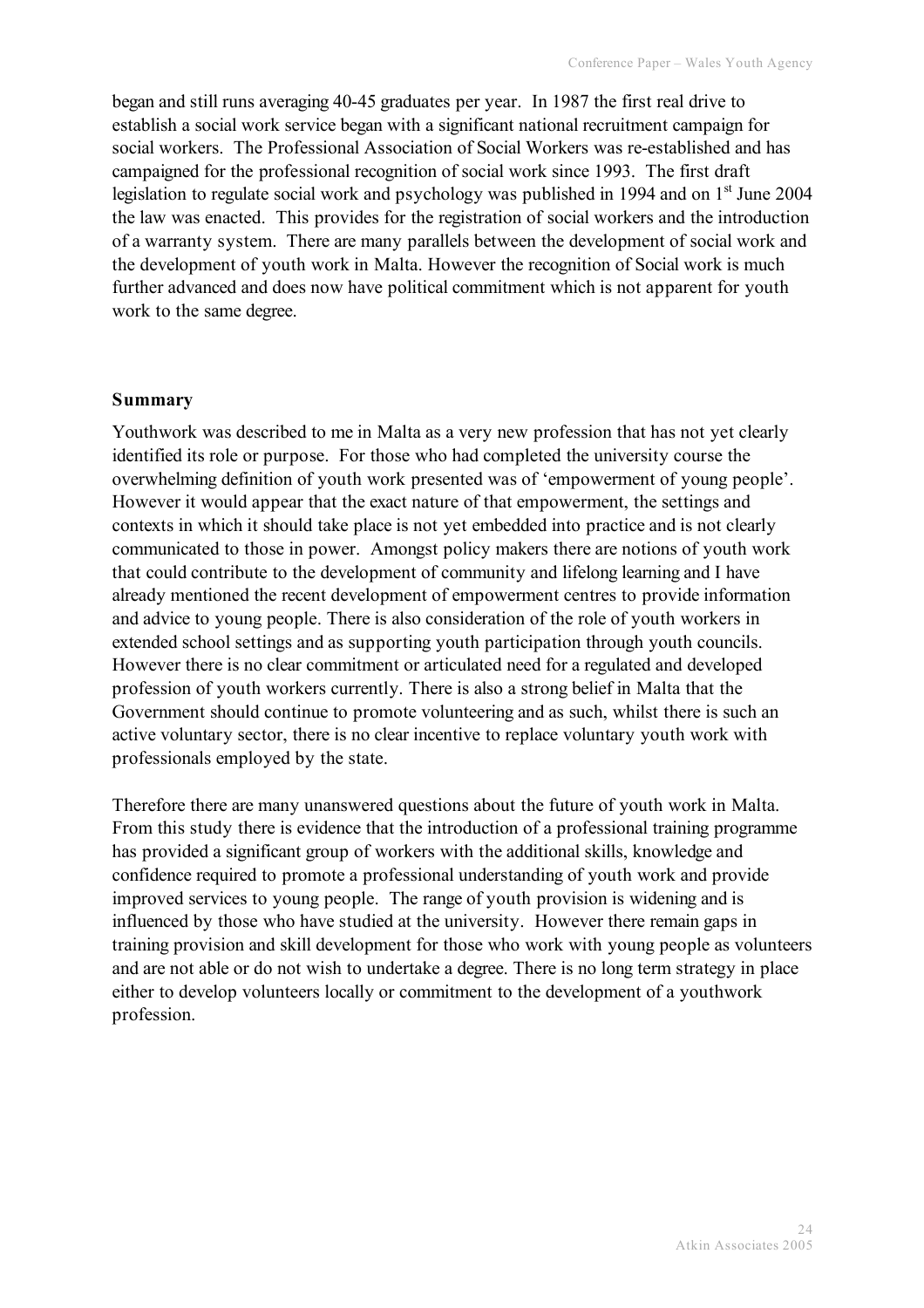# Case Study Scotland.

## **Introduction**

Scotland was chosen as the second case study in this report in order to focus on work-based routes to training for youth workers. Within Scotland there is heavy reliance on part-time workers and volunteers to deliver youth work and work has been going on across Scotland to address shortages in full-time youth worker posts as well as to better equip existing part-time and voluntary staff for the roles they undertake. The case study shows that many of these approaches are still in development, but there are already helpful messages and lessons learned in some of the benefits and difficulties in establishing work- based routes to qualification.

#### **Methodology**

Colleagues Maggie Farrell and Karin Douglas carried out the primary research in Scotland through interviews with representatives from Youthlink Scotland, CeVe, Edinburgh City Council, Glasgow City Council, Project Scotland and Careers Scotland as well as with participants from the training scheme Route 98. Secondary evidence was available as publications including "Empowered to Practice: The Future of Community Learning and Development in Scotland" 2003 the evaluation of Route 98 and in a range of documents about the Scottish Certification and Qualification framework and implementation guidance for vocational qualifications.

#### **Background**

Scotland forms the northern part of Great Britain and is surrounded by sea on three sides: to the west and north by the Atlantic Ocean and on the east by the North Sea. Its only land border is with England. Scotland's population based on the results of the 2001 Census was 5,062,011. Glasgow is the largest city with a population of approximately 619,000 while the capital, Edinburgh, has around 448,000.

In a referendum held on 11 September 1997, Scots voted in favour of the creation of their own devolved parliament. This led to the introduction of the Scotland Bill in January 1998, which became law as the Scotland Act in November of that year. The new Scottish Parliament, the first to be convened since 1707, sat for the first time on 12 May 1999.<sup>17</sup>

In 2001/2 local authorities in Scotland spent £35.1million collectively on youth work. Almost 40,000 adults support youth work at local level. One fifth of the youth work workforce is employed by local authorities. Of the total workforce 17% is paid, with 83% being volunteers.<sup>18</sup>

#### **Community Education and Youth Work in Scotland**

 <sup>17</sup> http://www.visitscotland.com/aboutscotland/Geography/Population

<sup>&</sup>lt;sup>18</sup> Mapping the youth work sector in Scotland, Youthlink 2003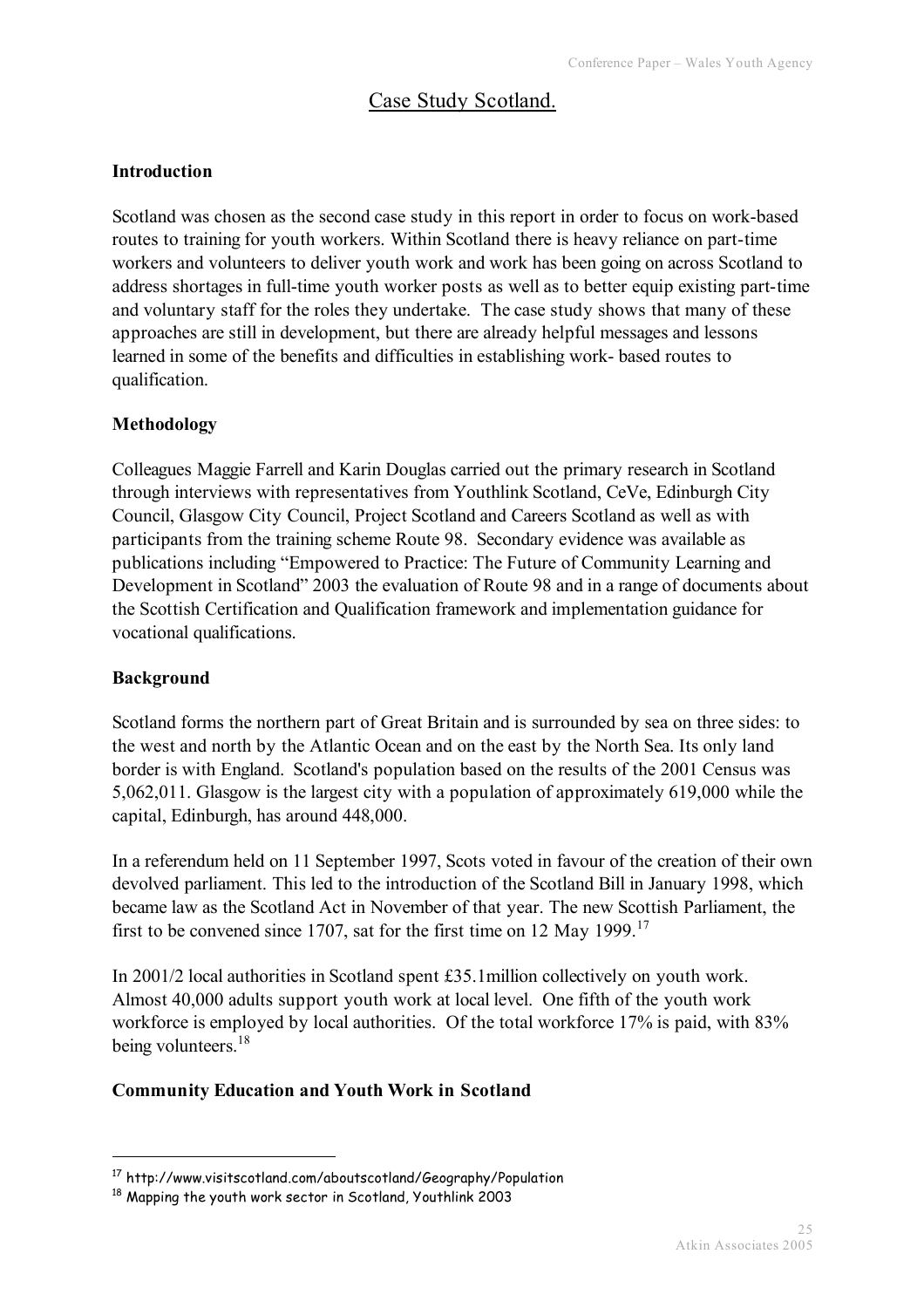The Community Education Training Review (CETR) was established in 2000 by the Deputy Minister for Education and the Scottish Council for Research in Education (SCRE) was commissioned to work with an Advisory Committee to:

Aims of Community Ed Training Review

Map training needs required for practice at qualifying and pre-qualifying levels.

Map current training at these levels.

Consult a range of stakeholder interests on changes required.

Identify opportunities for multi-disciplinary training.

Make recommendations on the future for qualifying and pre- qualifying training.

Consultation was carried out with a wide range of stakeholders across Scotland and recommendations submitted to the Scottish Executive for consideration. The Scottish Executive response to the review, "Empowered to Practice: The Future of Community Learning and Development in Scotland", was published in 2003.

Whilst it is difficult to predict the outcomes, it is expected they will radically alter the face of future training, development and qualified status requirements in the youth work field in Scotland.

It is also worth noting is that the CETR recommendation that degrees move from generic community learning and development qualifications to specialisms, such as youth work, community work etc, was not backed in consultation or by the Scottish Executive. There was support, however, for change at "pre-qualifying" HNC level from "Working with Communities" to specialised awards.

#### **Work-based Training Routes**

The establishment of the Work-based Training and Development Consortium**,** a partnership of current Community Learning and Development professional training providers, and its recent appointment of research and development staff to look at work-based training modules and how training in the field is delivered nationally will further impact on the sector and opportunities for entry to qualification.

The Scottish Executive has stated its intent to develop a national youth work strategy for Scotland, and this will contribute to shaping the future of training and development of workers in the field, as will the Youth Work Modern Apprenticeships which have recently "gone live".

Therefore this paper is prepared against a background of forthcoming change and unknowns in the field, with the impact (and in some cases content) of these initiatives and developments yet to be discovered. Revisiting the situation in a year to eighteen months time will no doubt reveal a very different picture, and, hopefully, a more cohesive and inclusive approach to routes into youth work and workforce development.

#### **Defining Youth Work in Scotland:**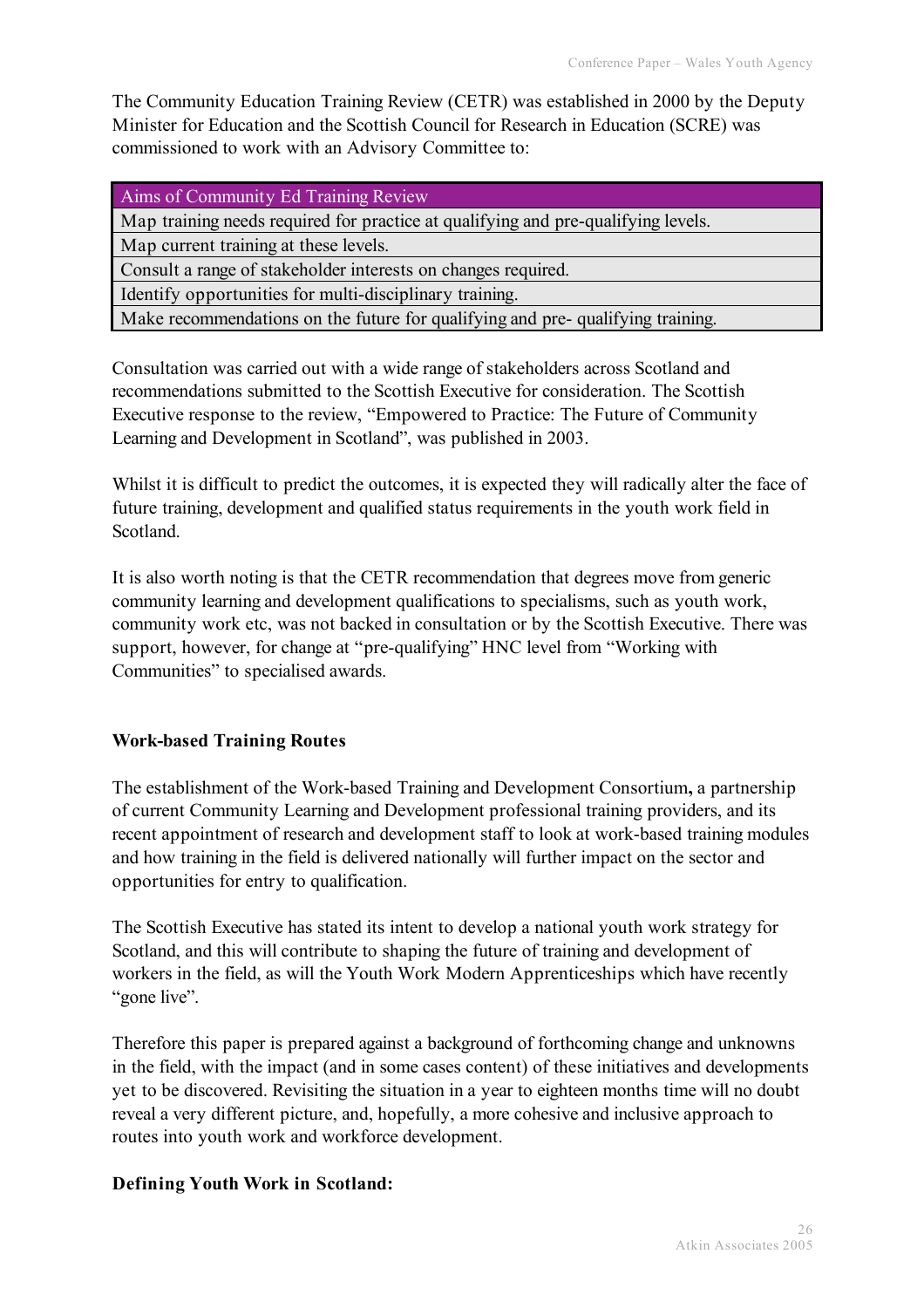Youthlink Scotland's Policy Forum drafted a statement on the nature and purpose of youth work which it is hoped will inform and help shape the development of the Scottish Executive's proposed National Youth Work Strategy. The draft was circulated widely for comment and, following consultation with the youth work sector in Scotland, there was agreement that:

#### *The purpose of youth work in Scotland is to:*

- *Build self-esteem and self-confidence*
- *Develop the ability to manage personal and social relationships*
- *Create learning and develop new skills*
- *Encourage positive group atmospheres*
- *Build the capacity of young people to consider risk, make reasoned decisions and take control*

• Develop a "world view" which widens horizons and invites social comment.<br>Step it Up... The Report of the National Development Project "Defining the Purpose of Youth Work and Measuring Performance". University of Strathclyde and The Prince's Trust Scotland (May 2003)

#### *Youth Work has three essential and definitive features:*

#### *Young people choose to participate*

*The young person takes part voluntarily. She/he chooses to be involved, not least because they want to relax, meet friends and have fun. The young person decides whether to engage or to walk away.*

# *The work must build from where young people are*

*Youth Work operates on young people's own personal and recreational territory – within both their geographic and interest communities. The young person's life experience is respected and forms the basis for shaping the agenda in negotiation with peers and youth workers.*

# *Youth Work recognises the young person and the youth worker as partners in a learning process*

*The young person is recognised as an active partner who can, and should, have opportunities and resources to shape their lives. The relationship and dialogue between the young person and youth worker is central to the learning process.*

"Statement on the nature and purpose of youth work "- Youthlink Scotland 2005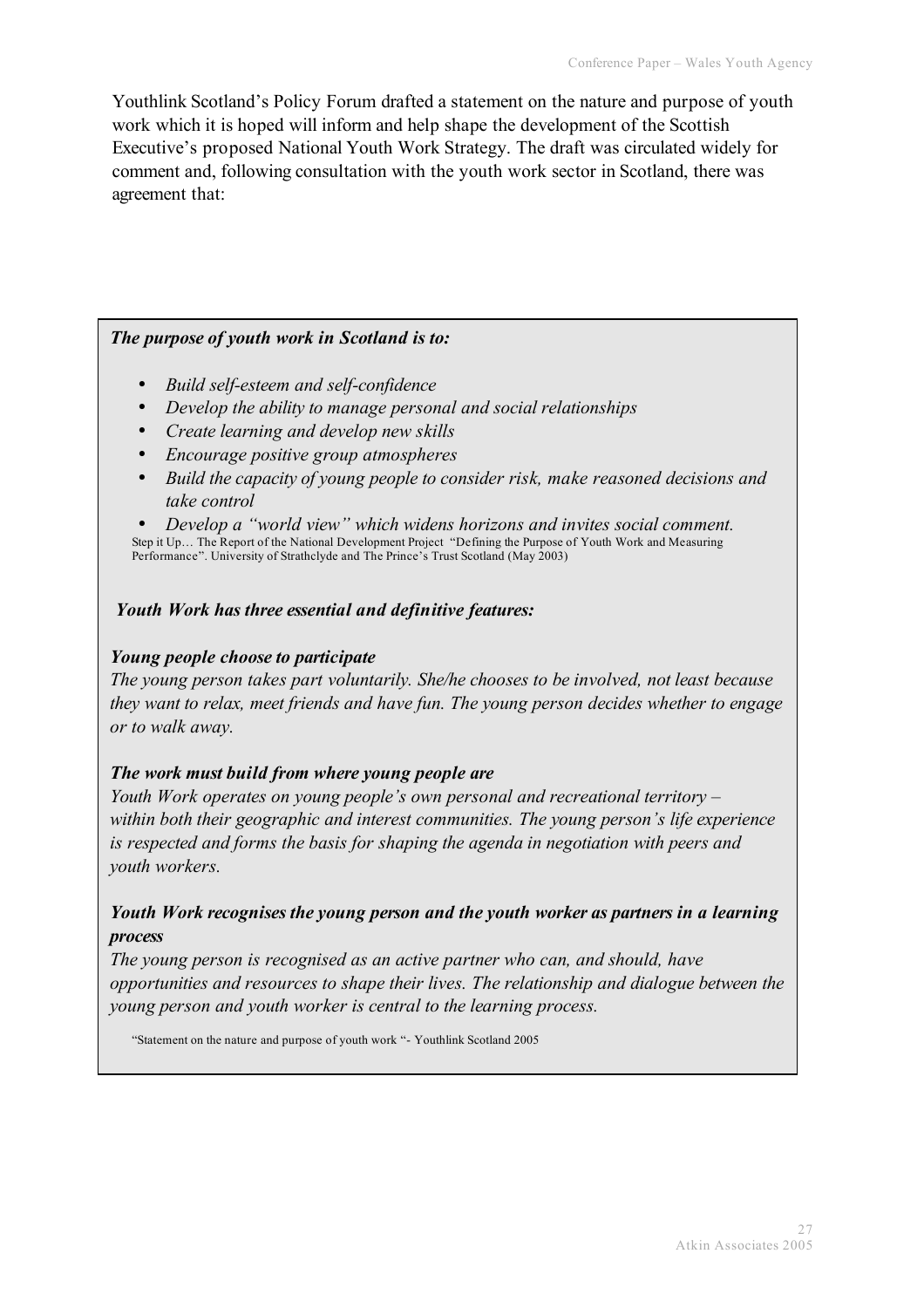# **Youth work delivery – the sectors in Scotland**:

#### **Local authority** – overview of services.

Prior to the reorganisation of local government in Scotland in 1996, youth work was delivered via Community Education services, which sat within the authorities' education departments. Since the unitary authorities were established, work with young people is now delivered across a range of departments, including Community Services, Neighbourhood Resources, and Culture and Leisure, as well as via Education Services.

There is heavy reliance on sessional/ occasional workers to deliver youth services which include youth clubs, youth participation work, citizenship initiatives, arts based work with young people, sports and outdoor activities, detached and outreach work, and specialist projects.

|                                                                                   | Full-<br><b>Time</b><br><b>Male</b> | Full-<br><b>Time</b><br>Female | Part-<br>Time<br><b>Male</b> | Part-<br><b>Time</b><br>Female | <b>Vols</b><br>Male | <b>Vols</b><br>Female | <b>Total</b> |
|-----------------------------------------------------------------------------------|-------------------------------------|--------------------------------|------------------------------|--------------------------------|---------------------|-----------------------|--------------|
| Staff employed at<br>council level to                                             |                                     |                                |                              |                                |                     |                       |              |
| shape/influence<br>policy                                                         | 89                                  | 69                             | $\overline{2}$               | 1                              | 50                  | 52                    | 263          |
| Staff employed in<br>support and<br>delivery of youth<br>work at council<br>level | 110                                 | 152                            | 61                           | 82                             | 49                  | 47                    | 501          |
| Staff employed in<br>support and<br>delivery of youth<br>work at local level      | 196                                 | 197                            | 946                          | 1827                           | 1167                | 1362                  | 5695         |
| <b>Totals</b>                                                                     | 395                                 | 418                            | 1009                         | 1910                           | 1266                | 1461                  | 6459         |

## Local Authority Staff Working in Support and Delivery of Youth Work

"Mapping the Youth Work Sector in Scotland"- Youthlink 2003"

#### **Local voluntary sector**

A range of local voluntary sector service providers exists, incorporating youth-led neighbourhood based projects, community-run initiatives, street work projects, volunteer-run sporting activities, youth participation projects, local church-led youth projects etc. There is little hard data on this part of the sector.

While the sector is formally uncharted, anecdotal evidence indicates that it engages with significant numbers of often hard –to-reach young people.

#### **National voluntary sector**

A range of National Voluntary Sector organisations deliver and campaign for children's and youth services in Scotland as well as working in partnership with the Scottish Executive and local authorities to ensure national occupational standards are reviewed and met.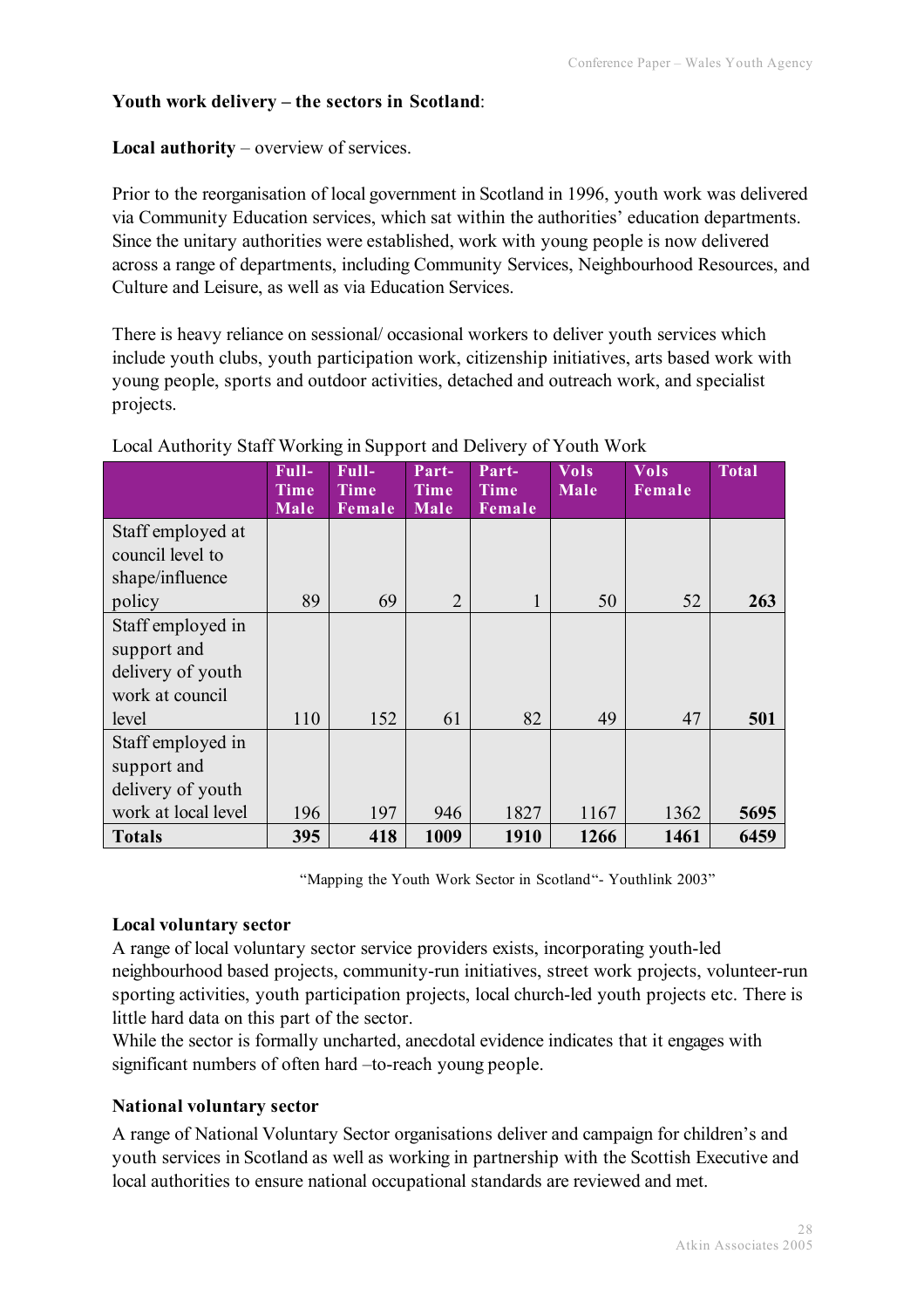The majority of national voluntary sector organisations tend to specialise in one or two particular areas of specialist expertise or within a particular community of interest, e.g. homelessness, LGBT issues, drug education for young people, sexual health, employment and training etc.

A number of these such as Shelter, Save the Children, The Princes Trust, LGBT Scotland, Childline Scotland, Aberlour Trust, Stonewall Scotland, LGBT Youth, Children in Scotland, Barnardos, Fast Forward Scotland, Duke of Edinburgh and Princes Trust play a significant role in shaping and influencing youth service provision practice and policy and the promotion of children's rights in Scotland.

The Scottish Council for the Voluntary Sector and its associated members are pro active in promoting quality standards and training for staff and volunteers within this sector

## **Routes into work with young people.**

There is a range of ways in to the youth work field, and the most common routes are:

- **Progression "through the ranks"** from participant in youth activities to youth volunteer, then onto sessional work, with possibilities for progression to other employment in some areas of the country. This method of entry into paid employment in the field is becoming increasingly common as there is a shortage of skilled and experienced adult workers to "take up the slack" in service provision. Anecdotal evidence suggests that to date few have progressed beyond sessional work.
- Entry at **sessional level** for adults with possibilities of training/ progression to parttime/ full-time employment in the field. The introduction of the Modern Apprenticeship scheme detailed later in this paper will impact particularly on this route, enhancing the prospects of qualifying.
- Entry at **unqualified level** to employed status posts again this is becoming increasingly common due to the shortage of qualified workers in the field. Many local authorities and an increasing number of voluntary sector providers offer professional development routes to qualification during service, and the shift towards work-based qualification routes is likely to gain pace as new initiatives looked at elsewhere in this paper develop and are rolled out.
- A **career choice** entry into **higher education** to qualify, either at degree or postgraduate level, gaining practical experience through work-based placements during the course.

#### **The Modern Apprenticeship in Youth Work**

Approval to deliver Youth Work Modern Apprenticeships was awarded in Scotland in August 2004 following the approval of National Occupational Standards for Youth Work in 2002. Apprenticeship schemes have three key elements that: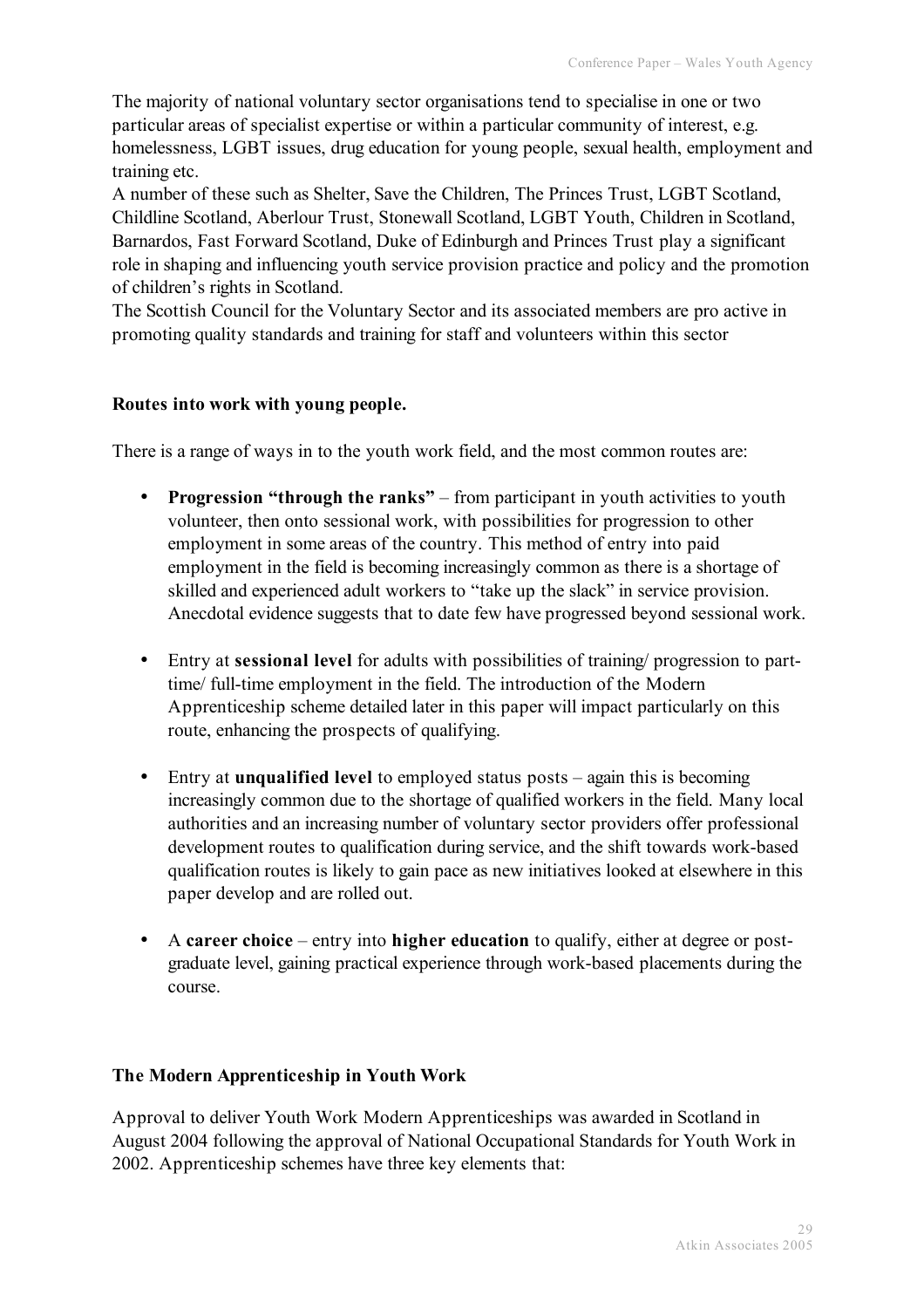| <b>Modern Apprenticeships</b>               |
|---------------------------------------------|
| Include on-the job training                 |
| Enable a young person to earn as they train |
| Closely involve employers                   |

Apprentices must be under the age of 25 when they start their apprenticeship and will work towards a Scottish Vocational Qualification in Youth Work at level 3. In order to operate a Modern Apprenticeship candidates must prove their ability to perform tasks at the appropriate level as well as demonstrate that they have the underpinning knowledge to be awarded the qualification. The system of assessment relies heavily on observation of practice and the achievement of pre-set tasks. Assessors must be trained and qualified to carry out this role and quality assurance is provided through the role of the 'internal verifier' who effectively assesses the assessor. Further scrutiny is provided by the external verifier role. Possible progressions are:



There are currently 5 pilot schemes throughout Scotland via the unitary authorities, adopting a variety of approaches. Three of these will offer SVQ level 3 Youth Work first to gauge the "staying power" of candidates, all of whom are existing local authority employees, either sessional or unqualified practitioners.

As these are in their very early stages it is difficult to comment other than to give a snapshot of the situation in each pilot area and some overall observations:

**Dumfries and Galloway**: has approval, has identified sessional staff to participate, and has begun to deliver the Youth Work SVQs internally.

**Highland**: is in the process of recruiting 10-12 participants from existing staff and will deliver the SVQ.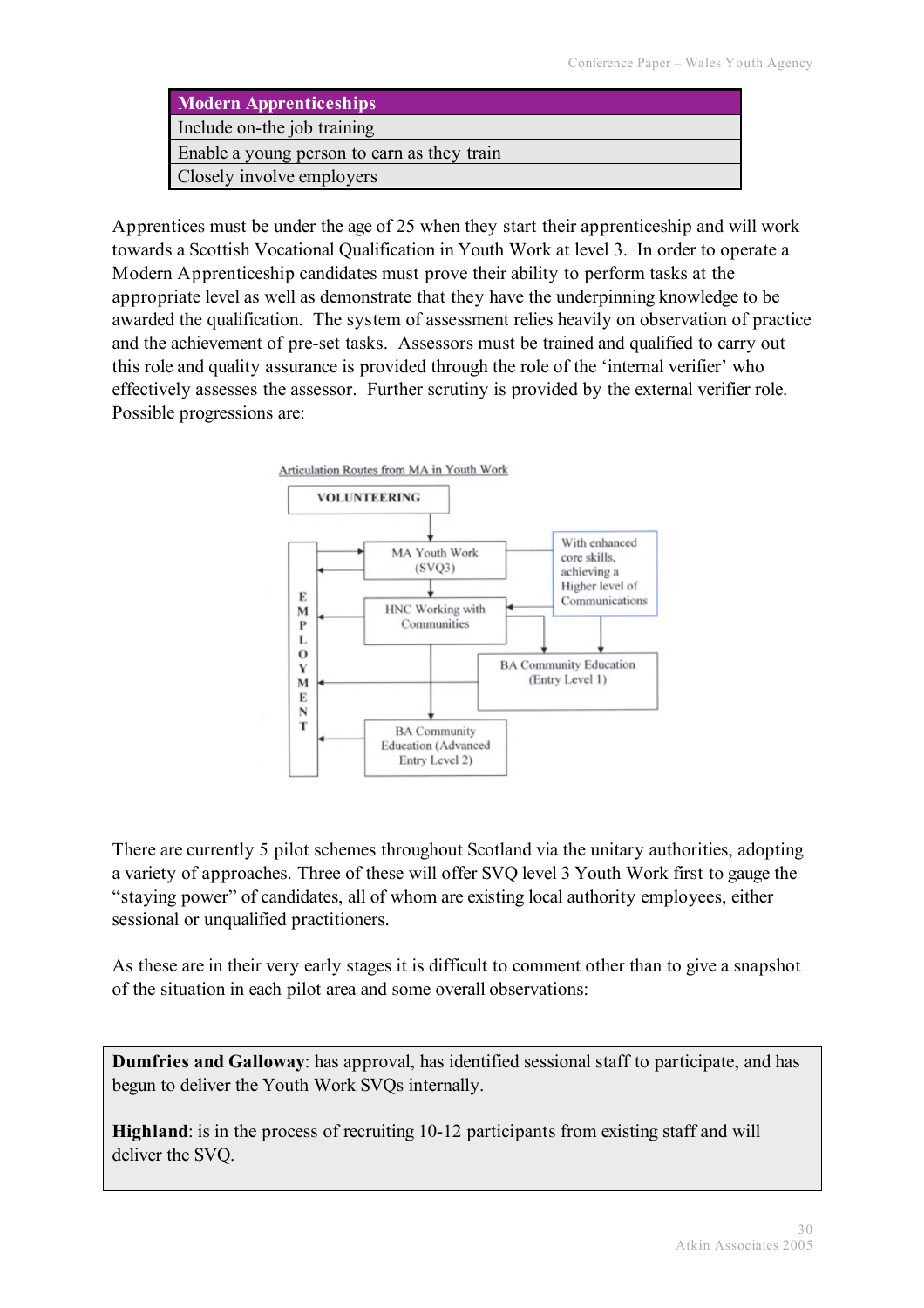**Fife**: will be run in partnership with Fife College, with 12 part-time staff attending the college one day per week. The College will train assessors for the programme.

There is a potential funding issue with Fife's programme as all participants are over the age of 25 and the Scottish Executive has stipulated a quota for this age group. LGBT Scotland is involved alongside the Fife pilot and the college will deliver SVQs to its candidates.

**Dundee and Angus:** these two authorities will work in partnership, identifying 4 participants from each Council, and will employ a member of staff to co-ordinate the programme. They intend to deliver SVQs first then the Modern Apprenticeship. The partnership is currently waiting for approval to deliver.

**South Lanarkshire**: has already delivered Community Work awards and so has quality assurance systems set up and all assessors in place. The Council will be delivering SVQ Youth Work levels 1 and to level 2 in Community Work.

South Lanarkshire is also exploring use of a Youth Work Module designed by Falkirk College. "*With this level of expertise the Modern Apprenticeship will sit alongside other training and qualifications available to staff wishing to work with Young people in South Lanarkshire"*

# **Key points from the pilots:**

Participating authorities are focusing on their own workforce and recruiting from within for the programme so the pilot is more about an alternative route to development of existing unqualified local authority youth work staff than a new route into work with young people. It is intended that the pilots will produce an information bank which will assist any other organisation wishing to deliver the MAs in future.

There needs to be more work done on how to involve the voluntary sector and on widening access to participation to include those not already in the youth work field in some capacity. As volunteering in the field is a pre-entry requirement, it would make sense if the scheme could be tied into Project Scotland – currently involvement in one precludes participation in the other!

There is a range of practice being adopted in these pilots with some delivering the taught programme internally, whilst others are linking with colleges of further education. There are difficulties in finding suitable internal and external moderators for the schemes, with only one external moderator currently qualified in all Scotland.

# **Route 98: Demonstration project:**

Named after the year of its launch, this project, run by Youthlink Scotland, has afforded 21 people aged 18-30 the opportunity to develop a career and qualifications in the youth work field over its period of operation. The Project is currently coming to an end, having demonstrated the effectiveness of work-based training and having gone some way to widening access to qualifications for those who would not traditionally have accessed further or higher education.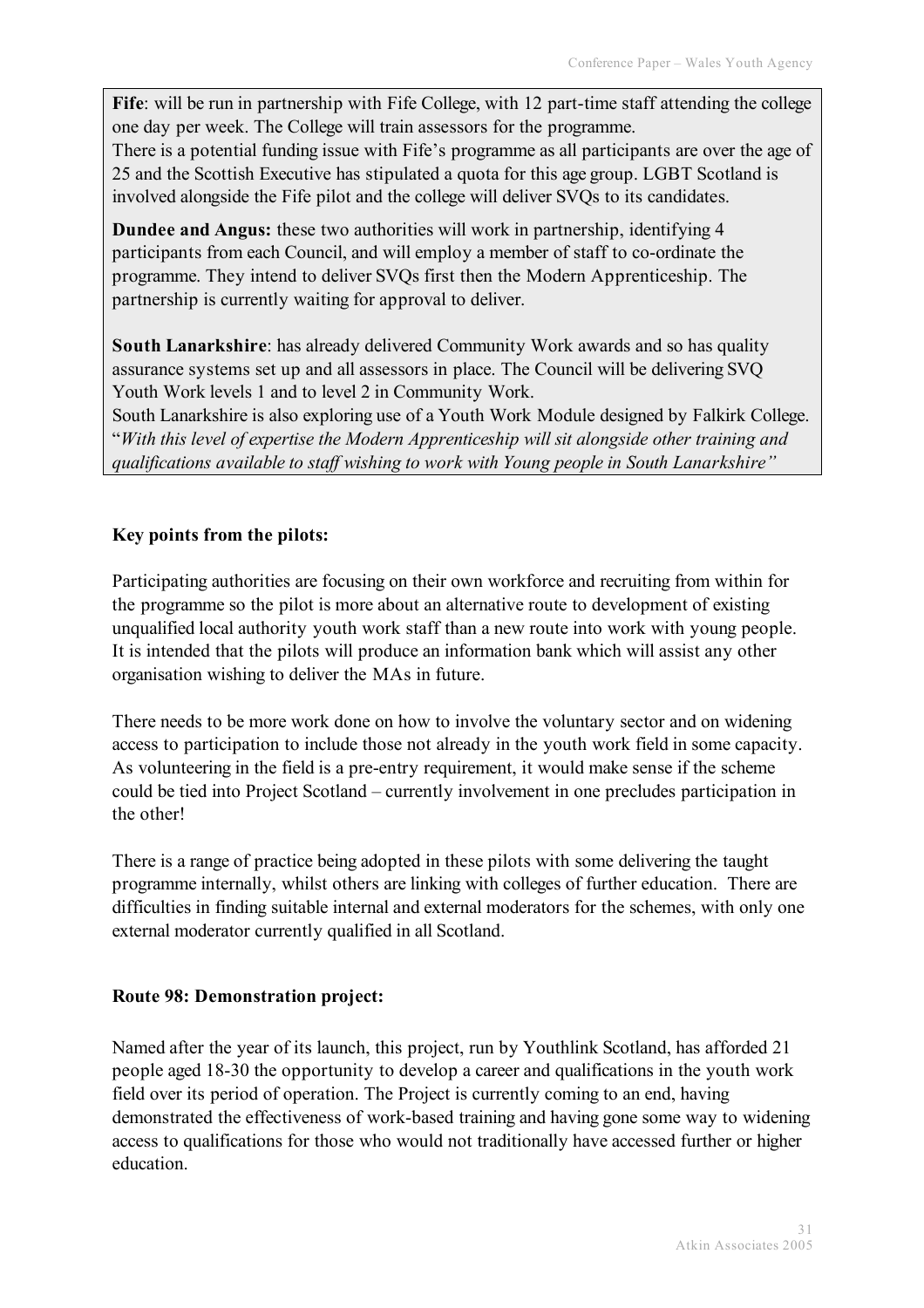At the time of the independent evaluation of the project in 2004, the trainees had gained a total of 28 qualifications between them, with a further 9 being worked towards. Those gained sat at between levels 6- 8 of the SCQF (VQ levels 3-4 equivalent), with those being pursued rated at between levels 8-11. (Higher education qualifications - diplomas to post-graduate level).

Of entrants to the programme, most had limited experience of the education system and no prior qualifications, though two had completed undergraduate degrees and undertook the postgraduate qualifications route (work mode at Dundee University). Most of those who took up places on the programme had "come through the ranks" as service users and volunteers in youth work settings. In year one, those recruited were " not academic, but had settled lifestyles", but in subsequent years, more risks were taken in terms of access for young people who may have needed more support to see the programme through.

| Qualifications            | Number of<br>Qualifications<br>Gained by Route<br>'98 Trainees | Number of trainees<br>who are still<br>working towards<br>qualifications | Level of<br>qualification on the<br>Scottish<br>Qualification<br>Framework |
|---------------------------|----------------------------------------------------------------|--------------------------------------------------------------------------|----------------------------------------------------------------------------|
| <b>Foundation Studies</b> | 15                                                             |                                                                          | 6                                                                          |
| Certificate in Higher     | 9                                                              |                                                                          | 7                                                                          |
| Education                 |                                                                |                                                                          |                                                                            |
| Diploma in Higher         | $\overline{4}$                                                 |                                                                          | 8                                                                          |
| Education                 |                                                                |                                                                          |                                                                            |
| B.A. Ordinary             |                                                                | $\overline{4}$                                                           | 9                                                                          |
| Post graduate             | $\overline{2}$                                                 | 3                                                                        | 11                                                                         |
| Diploma (work             |                                                                |                                                                          |                                                                            |
| mode)                     |                                                                |                                                                          |                                                                            |
| Total                     | 28                                                             | 9                                                                        |                                                                            |

The programme involved work based learning via placement with a programme partner employer, and study, mainly via distance learning with the YMCA George Williams College, towards Foundation Studies Certificate and subsequent higher levels of qualification. Due to the shortage of qualified youth workers in Scotland, a number of trainees left the programme early as when they achieved level 1 they were "snapped up" by employers – salaries offered made it difficult for them to turn down new posts to stay and complete their training, even though Route 98 salaries were competitive for trainees. Employers were getting "the full package" – trained and qualified staff that also had substantial practical experience in the field. This raised the profile and highlighted the positives of work-based training, though it made retention of trainees an issue for the project.

Some of the issues for work-based training highlighted through the experience included a tendency for study to take a back seat at busy times for the host organisations – it is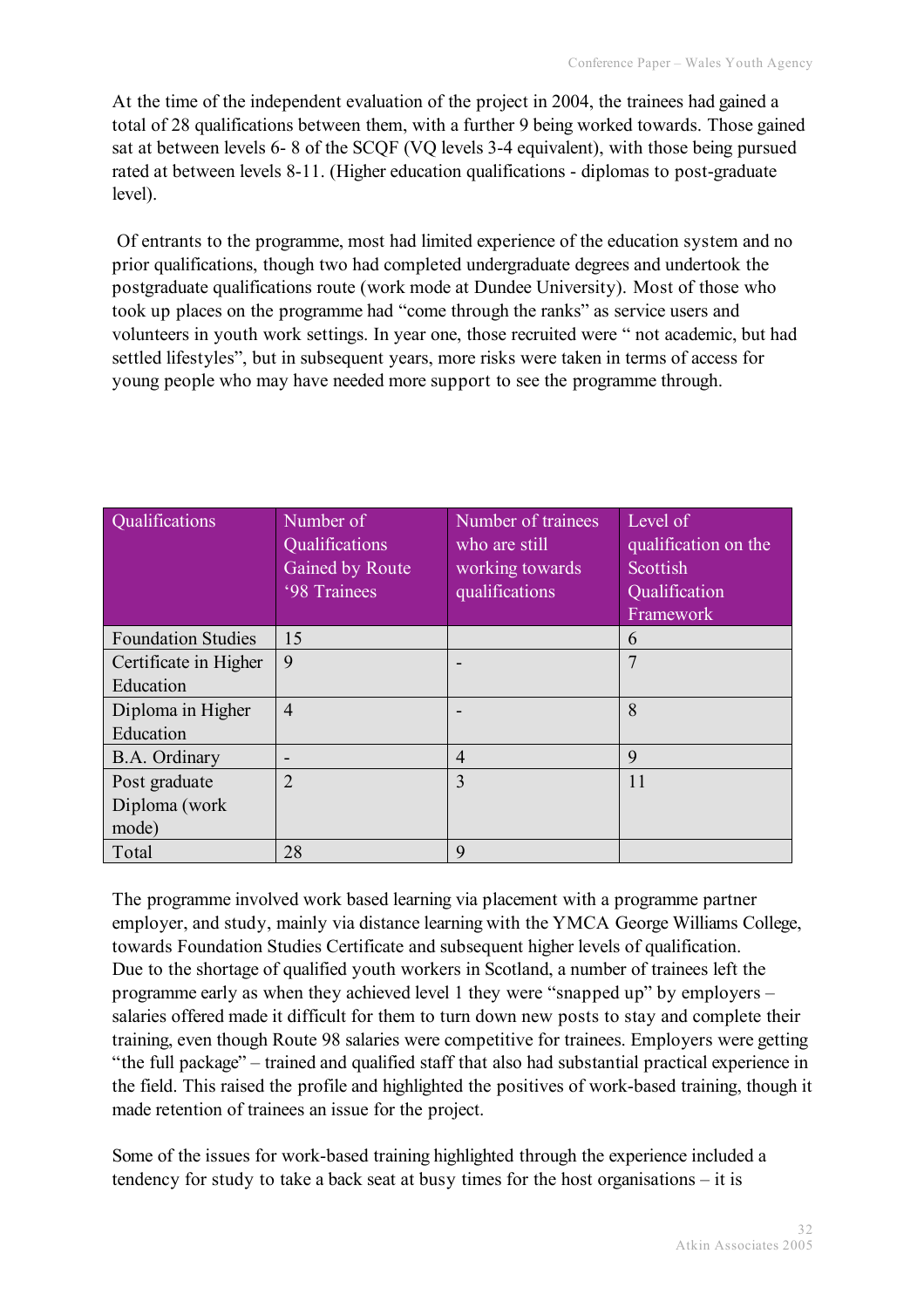recommended that this needs to be addressed, particularly in light of the fact that most trainees are not from academic backgrounds. As distance learners, they are not able to access the support of fellow learners and direct access to academic staff in the same way as those on face-to-face courses. The need for support for placement supervisors and co-ordination of programmes, though not necessarily at a national level as in the pilot, was highlighted through evaluation.

One of the advantages of the Route 98 programme is that it could offer young people from non-academic backgrounds an opportunity to gain qualifications while undertaking meaningful employment.

While only two of the 21 trainees have acquired 'fully qualified' status, the consensus among those involved in the programme is that it has produced some excellent youth workers. This suggests that there might be merit in lowering the threshold for 'qualified' status in Scotland, or at least in further developing approaches to measuring quality that are not based entirely on academic qualifications.

Employers identify some tensions in work based training including

- Tension between demands of innovative work and skills development.- a manager had to spend a lot of time reassuring trainees it was ok to move slowly, putting groundwork in place rather than feel pressured to get high profile results/ early hits in their developing projects. Feeling that it may be more appropriate to focus less on innovation and more on skills development through shadowing, generic work etc
- Dissatisfaction with YMCA George Williams College, partly due to the distance, and in part down to communication problems between college and Youthlink
- Lack of understanding of trainee needs by host organisation one manager felt that this way of training was tough on trainees, especially as for some it was their first experience of a full time paid post, and this wasn't always recognised by supervisors when looking at required levels of support.

The experience of providing work based supervision to the trainees also provided challenges in that, all reported that supervision had impacted on their existing workload through time commitment etc, though all thought it worthwhile. There was a "fair trade-off" as more support input produced workers capable of taking on more work. They felt that:

- Trainees challenged, refreshed and trained you
- It was a professional duty to improve the stock of qualified workers
- Taking on trainees was in line with their organisations' ethos
- Route 98 produced the best workers as they attracted appropriate, committed people
- Work-based training sat well with the philosophy of lifelong learning.

# **Experiences of trainees:**

Paul McPeake is currently working for Glasgow Community Safety Partnership as a Restorative Justice Worker. He completed his training within the Route 98 demonstration project. He states:

33 Atkin Associates 2005 *advantage of having recently completed a Sociology degree. This meant the essay It is difficult to get the balance right between building up your practice experience and following an academic course of study. When I began with Route '98, I had the writing and completing the professional competences in terms of the theory was not a worry for me. My worry was ensuring I was getting enough of the right kind of*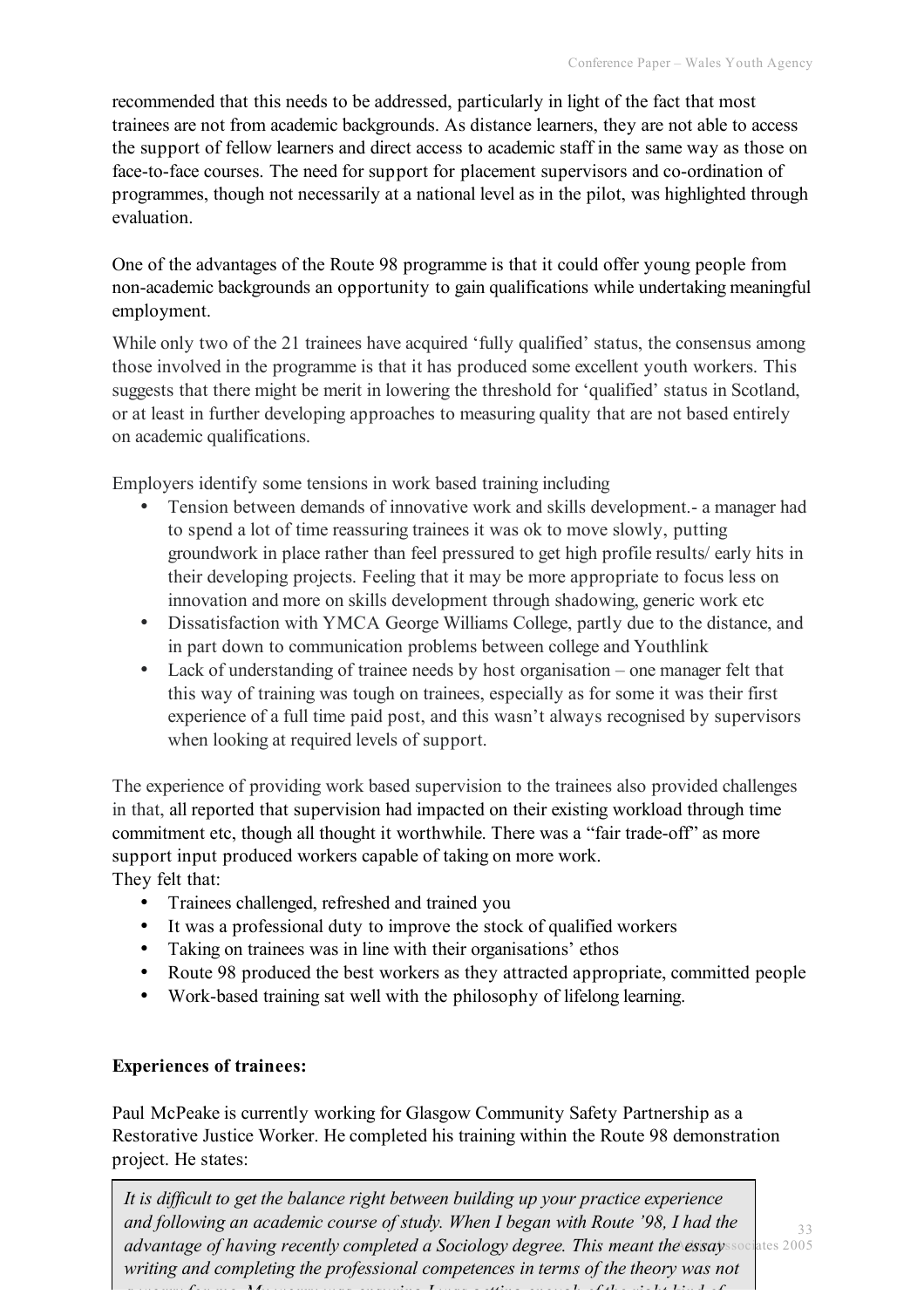Charlie Mooney also completed his undergraduate degree with Route '98 is also now working for Glasgow City Council as a development worker within a Diversionary Youth Project in the Toryglen area having recently left South Lanarkshire Council. His experience of Route '98 was also extremely positive .Charlie stated:

"I *sometimes say to people, it was almost like being woken up, I was working as a Brickie at the time I first got involved in youth work and had got involved in my local community as a young person at 17. I had no idea about the opportunities education and youth work could offer me"*

Charlie comes from a wee rural village , Douglas, 40 miles south of Glasgow where:

*University full time. I loved the work and assignments, the questioning new ideas and <sup>tes 2005</sup> ..no-one ever challenged your attitudes and values or the way you spoke about issues like racism much. I began doing some DJ ing workshops and started a Community Garden Project using my bricklaying skills. One of the Youth Workers got me involved in helping to run some of the groups and then suggested I did the HNC in Working with Communities at Anniesland College of Further Education. Education is really important to me I can now see how it opens so many doors for people. Route '98 showed me that it didn't matter your background rural, urban or remote whether you had been a sessional worker or a full time volunteer your experience and soft skills were going to be supported and valued. With support from Youth Link, Dundee University and South Lanarkshire Council I began to realise I could strive to reach other platforms, I could be seen as a professional worker and gain qualifications that would give me that recognition. I don't think it would have been possible for me to access learning and education in this way without a scheme such as this. There would be no way I could have afforded to stop work completely and go to college or challenging old prejudices.*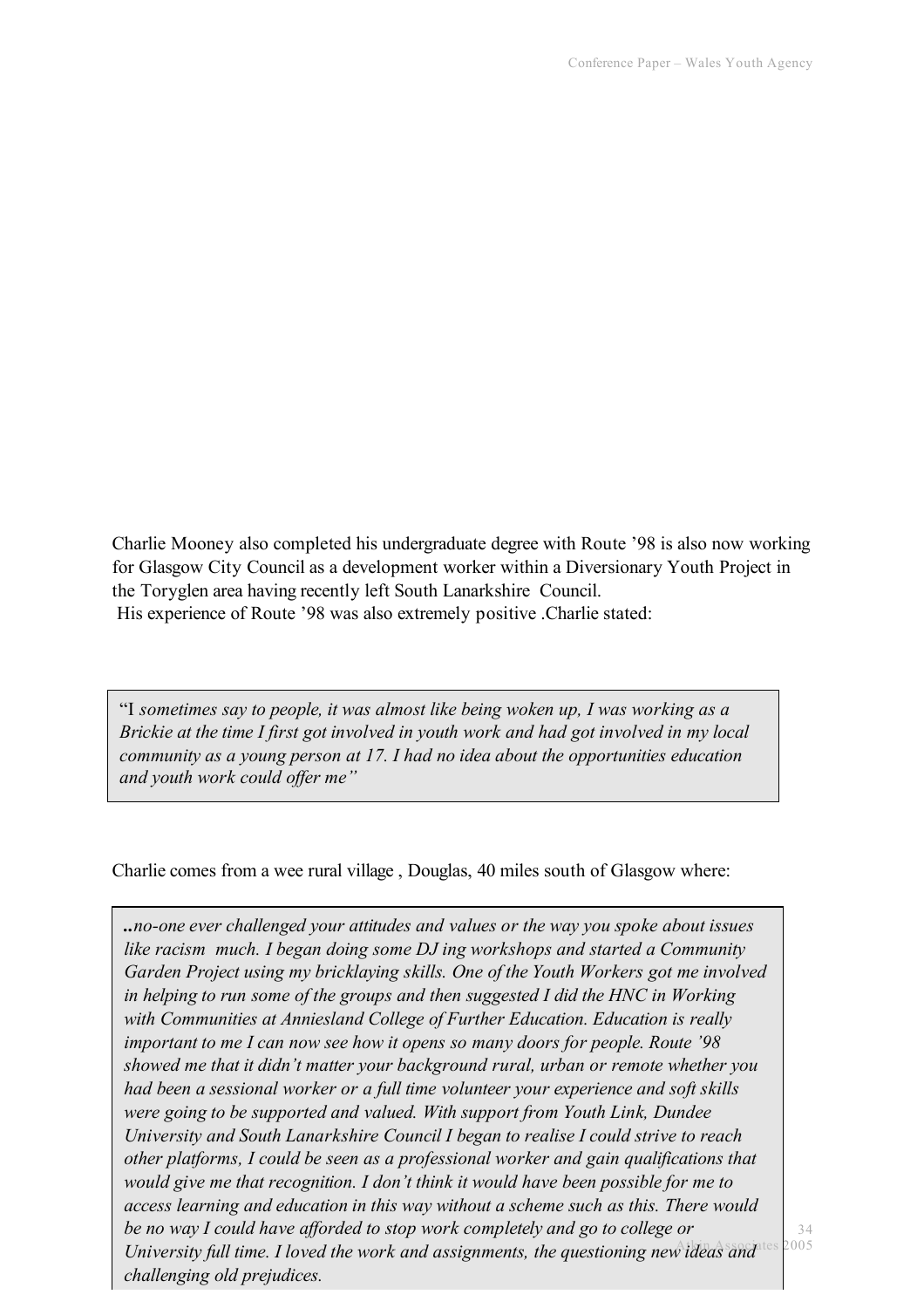Charlie also stated he felt the approach and model used by Youth Link should be further adopted by more colleges /universities in partnership with local authorities as it has proven so successful and effective in producing excellent youth workers.

*Participating in Route '98 showed me that with a lot of self motivation and being exposed to different professionals and ways of working , shadowing councillors, managing exciting new projects with young people you can strive to achieve anything - even the hierarchy in local authority kind of disappears one you share a sense of purpose and confidence about what you are doing for local young people"*

#### **Summary**

The experience of Route 98 shows that there is a viable way to carry out work- based learning schemes which will extend access to youth workers who would not otherwise have the opportunity to train, providing well equipped and capable youth workers. However the importance of finding an appropriate learning provider and the need to ensure that supervision is well organised and suitable amounts of time provided for it should not be ignored. These lessons will be useful in the development of the Modern Apprenticeships as will the experience of Route 98 in finding ways to retain staff once they have gained their qualifications and suddenly find themselves much sought after in the market place.

The case studies seek to provide insight into the two main routes that currently exist into training across Europe for youth workers highlighting some of the benefits as well as difficulties that each system represents. The recommendations of the Maynooth report that there should be a variety of modes into a professional youth work career and that entry requirements for youth work training should not be exclusively academic are demonstrated here to have been taken forward since 1990. However the challenges to better incorporate the training of volunteers would seem to be less developed with systems not yet in place to provide accredited training which is recognised on a systematic basis, despite the large numbers of volunteers who provide youth work in Europe. The European paper on Lifelong Learning proposes more opportunities to facilitate exchange of experience and good practice and whilst it is hoped that this paper will contribute to that information exchange, there remain inadequate networks to easily learn from the experience of others in developing effective routes to training of youth worker in the member states.

Louise Atkin October 2005.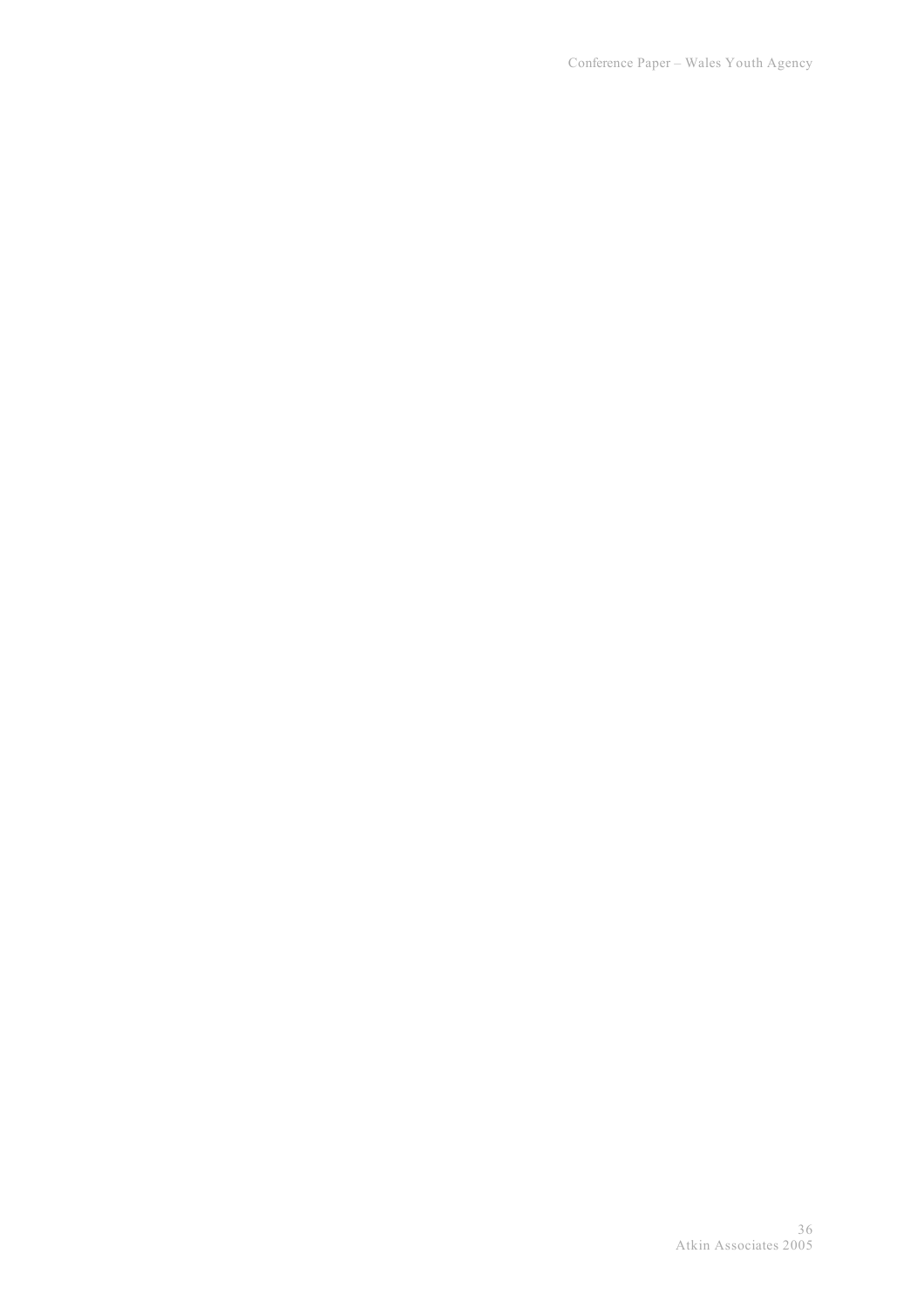# Appendix One

Respondents from National Agencies and representatives who completed the electronic questionnaire.

| <b>Country</b>   | <b>Name Of Respondent</b>                      |
|------------------|------------------------------------------------|
| <b>Belgium</b>   | Joris de Bleser                                |
|                  | <b>Michel Tirions</b>                          |
| Cyprus           | Yiannis Yiannakis                              |
| Denmark          | Gert Oluf Hansen                               |
| England          | Louise Atkin/Steve Drowley                     |
| Estonia          | Ilona Ignatuhhina                              |
| France           | David Lopez                                    |
| Germany          | <b>Bernd Himler</b>                            |
| Greece           | <b>Emmanuel Mappus</b>                         |
| Italy            | Ministero del Lavoro e delle politiche sociali |
| Liechtenstein    | Leo Veit                                       |
| Luxembourg       | Claude Bodeving                                |
| Malta            | Anthony Azzopardi                              |
| Northern Ireland | Michael McAlinden                              |
| Netherlands      | Frans Jehoel                                   |
| Scotland         | Gillian Lithgow                                |
|                  | Peggy Macnab                                   |
| Slovenia         | Barbara Verbic                                 |
| Switzerland      | Elena Konstantinidis                           |
| Wales            | Alun Griffiths                                 |

Information was also provided by:

| <b>ECYC</b>                                                    | <b>Andrew Cummings</b> |
|----------------------------------------------------------------|------------------------|
| Council of Europe                                              | Mark Taylor            |
| Wales Youth Agency                                             | Howard Williamson      |
| European Centre Community<br>Education                         | Dkr Friedrich Seibel   |
| The European Centre for Training $\&$<br>Regional Co-operation | Burt Jones             |
| St Martin's College, Lancaster                                 | Alan Smith             |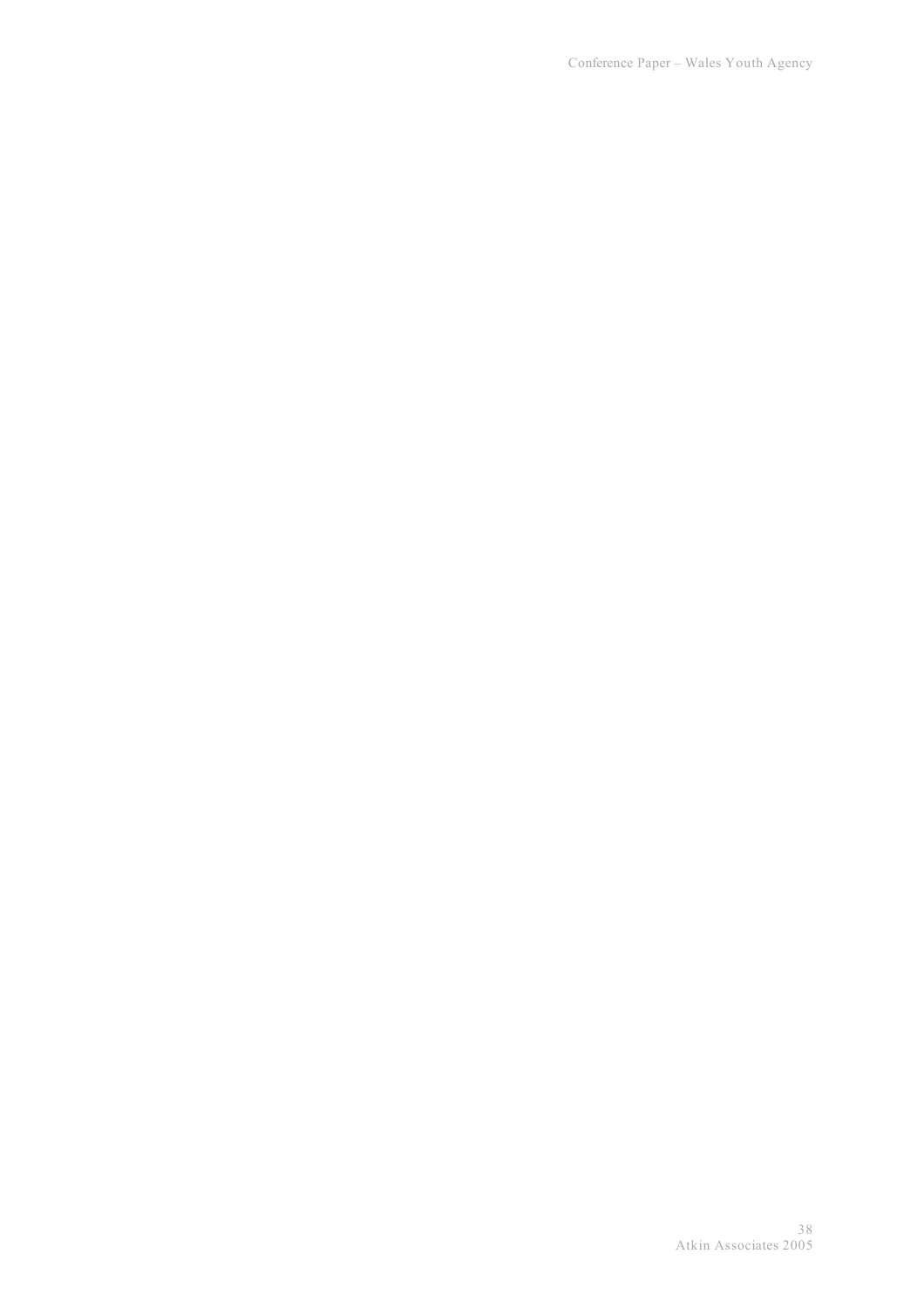# Appendix 2

Thanks to those individuals who were interviewed in Malta:

| Dr Anthony Azzopardi | University of Malta,                      |
|----------------------|-------------------------------------------|
| Dr Maureen Cole      | University of Malta                       |
| Dr Marceline         | University of Malta                       |
| Miriam Teuma         | Chair, Malta Association of Youth Workers |
| Michelin Sciberras   | Policy Co-ordinator                       |
|                      | <b>Education Policy Unit</b>              |
|                      | Ministry of Education                     |
| Adrian Tonna         | National Co-coordinator                   |
|                      | European Programmes Unit                  |
|                      | <b>Youth Section</b>                      |
|                      | Ministry of Education, Youth & Employment |
| Cory Greenland       | Chair, National Youth Council, Malta      |

Thanks also to the students in the 3<sup>rd</sup> year of the B.A. in Youth and community work and the Masters students at Malta University, who met with me and shared their views on the current situation for youth workers and youth work training in Malta.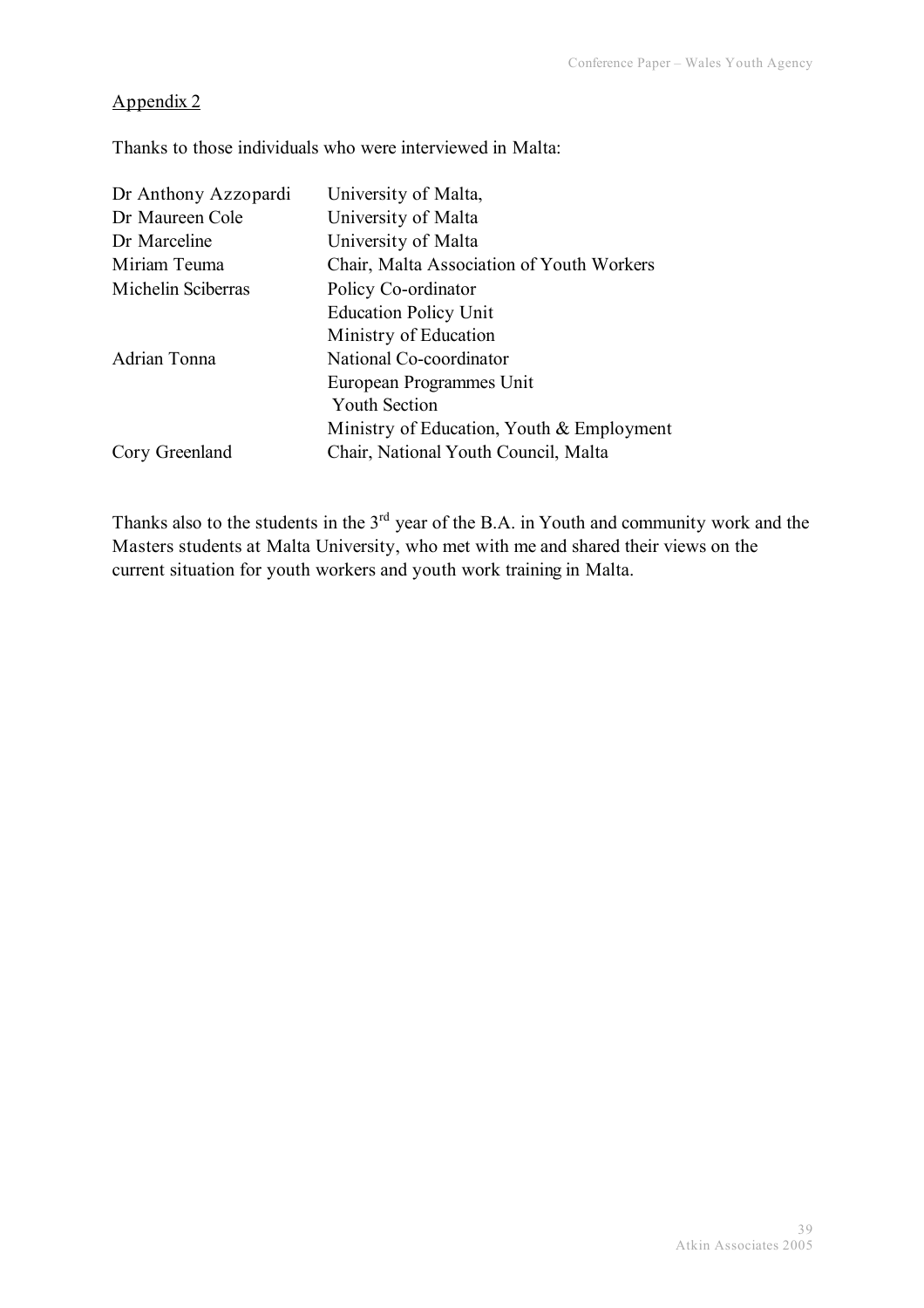# Appendix 3

Thanks to those individuals who were interviewed in Scotland:

| Contact       | <b>Position</b>               | Organisation                         | Local            |
|---------------|-------------------------------|--------------------------------------|------------------|
|               |                               |                                      | <b>Authority</b> |
| Gillian       | Senior Development Officer    | Youth link Scotland                  |                  |
| Lithgow       |                               |                                      |                  |
| Liza          | Careers Adviser               | Careers Scotland                     | Renfrew          |
| Carmichael    |                               |                                      |                  |
| Peggy McNab   | Development Officer           | Communities Scotland (Ce Ve &        | Highlands and    |
|               |                               | Highlands & Islands Council)         | Islands          |
| Rab Byfield   | Senior Worker                 | Education                            | Edinburgh City   |
|               |                               |                                      | Council          |
| Kalim Uddin   | Youth Issues Co-ordinator     | Development and Regenration          | Glasgow City     |
|               |                               | Services                             | COuncil          |
| David Maguire | Senior Youth Services Officer | Education                            | Edinburgh City   |
|               |                               |                                      | COuncil          |
| Charlie       | Project Worker                | Youth Services (Cultural and Leisure | Glasgow City     |
| Mooney        | Route '98 Graduate            | Services)                            | Council          |
| Paul McPeake  | Restorative Justice Worker    | Development and Regeneration         | Glasgow City     |
|               | Route 98 Graduate             | Services                             | Council          |
| Padam Singh   | <b>BME Careers Adviser</b>    | Careers Scotland                     | Scottish         |
|               |                               |                                      | Enterprise       |
| Sean Stronach | Development Officer           | <b>Communities Scotland</b>          |                  |
| Kathy         | Development                   | Save the Children: Saying Power      |                  |
| Marriot       | Worker/Project Co-ordinator   |                                      |                  |
| Glenys        | Saying Power Scheme           | Saying Power Save the Children       |                  |
| Hanson        | Adminstrator                  |                                      |                  |
| Charlie       | Team Leader                   | <b>Sustainable Communities</b>       | Western Isles    |
| Nicholson     |                               |                                      | Council          |
| Liz Mallinson | <b>Operational Director</b>   | Project Scotland                     |                  |
| Rucelle       | <b>Finance Director</b>       | Project Scotland                     |                  |
| Meldrum       |                               |                                      |                  |
| Prem Singh    | Director                      | <b>Empower Scotland</b>              |                  |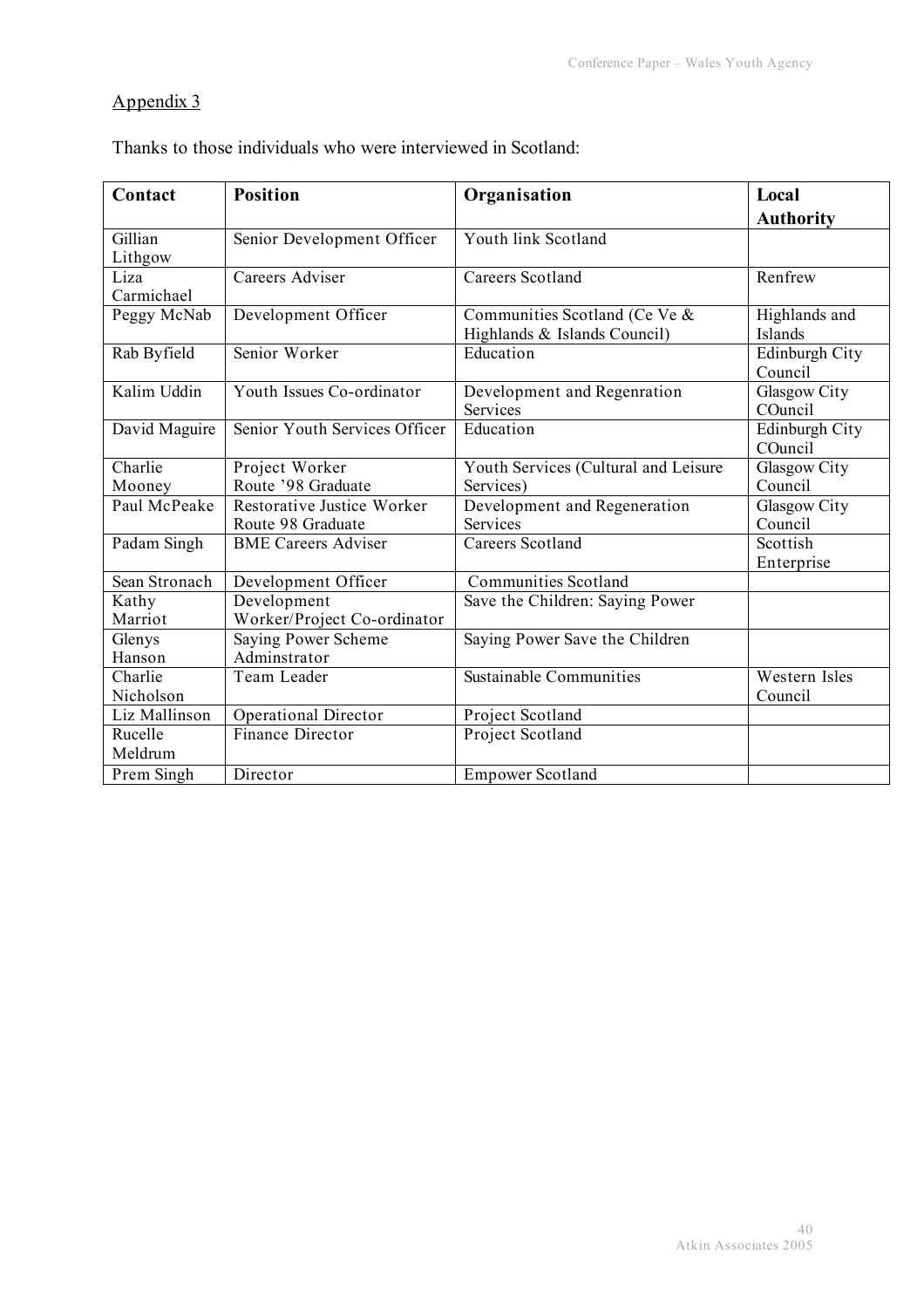| <b>SCQF</b> | <b>Individual Training</b> | <b>Scottish Vocational</b> | FE and HE                   |
|-------------|----------------------------|----------------------------|-----------------------------|
| level       | <b>Programmes</b>          | Qualifications             | Qualifications              |
| 12          |                            |                            | <b>PhD: Research Degree</b> |
|             |                            |                            |                             |
|             |                            |                            | Strathclyde University      |
|             |                            |                            | University of Dundee        |
|             |                            |                            | University of Glasgow       |
|             |                            |                            |                             |
| 11          |                            |                            | <b>MEd/Diploma</b>          |
|             |                            |                            |                             |
|             |                            |                            | <b>Community Education</b>  |
|             |                            |                            |                             |
|             |                            |                            | University of Dundee        |
|             |                            |                            | <b>MScAdvanced</b>          |
|             |                            |                            | <b>Professional Studies</b> |
|             |                            |                            | University of Dundee        |
|             |                            |                            | <b>MPhil: Research</b>      |
|             |                            |                            | <b>Degrees</b>              |
|             |                            |                            | University of               |
|             |                            |                            | Strathclyde                 |
|             |                            |                            | <b>Post Graduate</b>        |
|             |                            |                            | <b>Diploma: Community</b>   |
|             |                            |                            | <b>Education</b>            |
|             |                            |                            | University of Dundee        |
|             |                            |                            |                             |
| 10          |                            |                            | <b>BA</b> (Hons) Community  |
|             |                            |                            | <b>Education</b>            |
|             |                            |                            | University of Dundee        |
|             |                            |                            | University of Edinburgh     |
|             |                            |                            | University of               |
|             |                            |                            | Strathclyde                 |
|             |                            |                            | <b>BA (Hons) Community</b>  |
|             |                            |                            | <b>Education with Youth</b> |
|             |                            |                            | <b>Studies</b>              |
|             |                            |                            | University of Dundee        |
|             |                            |                            | <b>Post Graduate</b>        |
|             |                            |                            | Certificate:                |
|             |                            |                            | Community                   |
|             |                            |                            | <b>Education</b>            |
|             |                            |                            | University of Edinburgh     |

# Appendix 4 – Scottish Qualifications framework